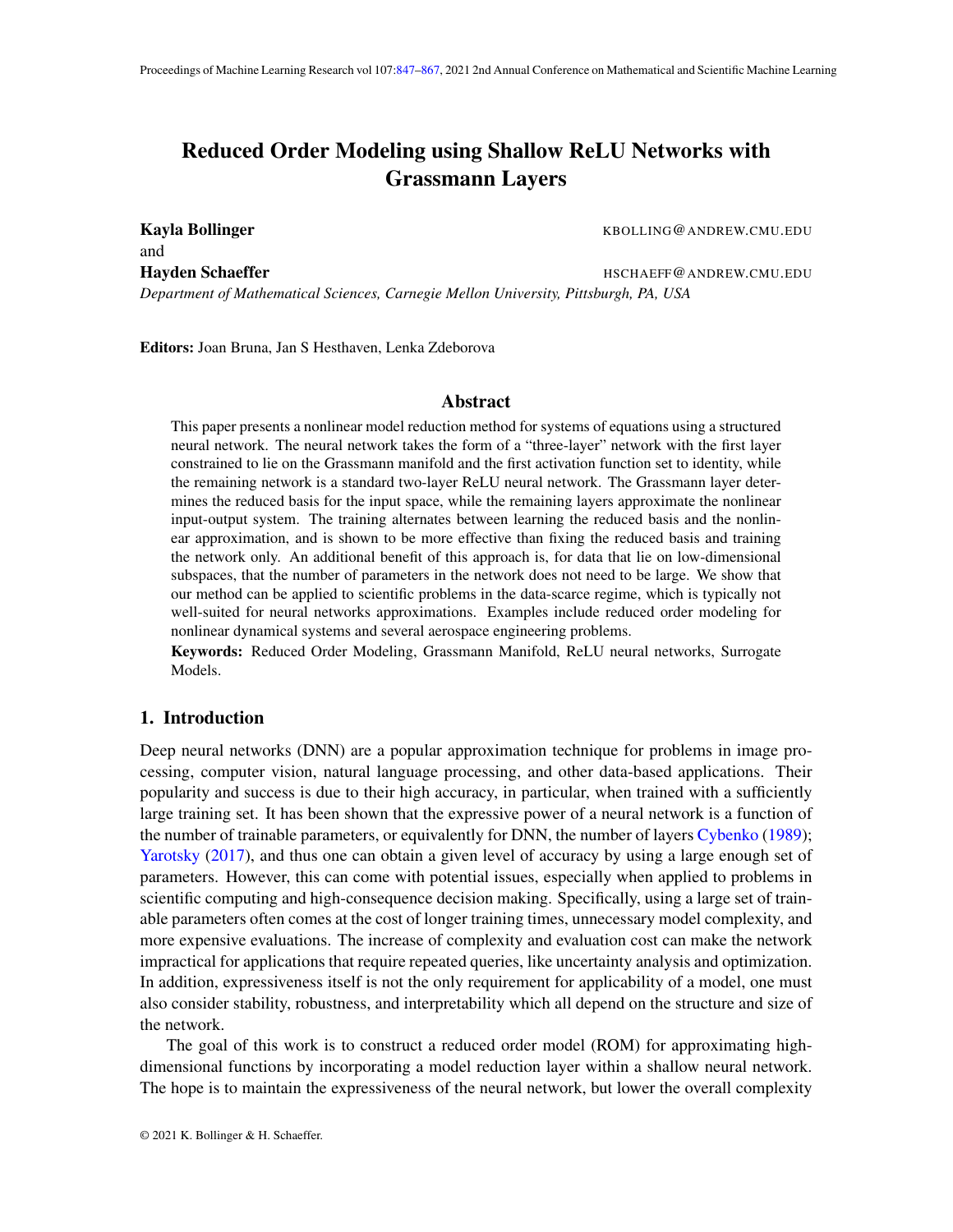through the introduction of these new layers. Since the cost and complexity often increases dramatically with the dimension of the input space, the so called *curse of dimensionality*, reducing the effective dimension of the initial layer should lead to large gains. In addition, this creates a blend between interpretability (through the model reduction layers) and expressiveness (through the neural network), which can be beneficial for many applications.

ROMs are used to approximate high-dimensional complex systems by simpler, and often interpretable, low-dimensional functions which capture the overall dominant behavior of the highdimensional system. Projection-based model reduction techniques often construct a low-dimensional approximation directly on the data. One popular approach is the Proper Orthogonal Decomposition (POD), which learns a low-dimensional subspace using the dominant principal components of the data-matrix [Berkooz et al.](#page-14-0) [\(1993\)](#page-14-0); [Holmes et al.](#page-16-0) [\(2012\)](#page-16-0). Then, the original system of equations are transformed to the reduced-space by projecting onto the low-dimensional subspace. Some other approaches for approximating a reduced basis includes: global sensitivity analysis [Saltelli et al.](#page-17-0) [\(2008\)](#page-17-0), sliced inverse regression [Li](#page-16-1) [\(1991\)](#page-16-1), and a compressive sensing based approach from [Fornasier et al.](#page-15-1) [\(2012\)](#page-15-1). In many cases, it is advantageous to learn both the reduced basis and the governing equations in the reduced domain. For dynamical systems, the dynamic mode decomposition (DMD) extracts a reduced order model by projecting the data onto a low-dimensional subspace and learning a linear evolution equation on the reduced basis [Rowley et al.](#page-17-1) [\(2009\)](#page-17-1); [Schmid](#page-17-2) [\(2010\)](#page-17-2). The operator inference technique [Peherstorfer and Willcox](#page-16-2) [\(2016\)](#page-16-2) can be used to learn a polynomial governing system on the reduced basis, which can better capture the nonlinear behavior on the reduced space, in particular, when the original high-dimensional function is also a polynomial.

For certain problems in scientific computing, both point queries and gradient information can be made available. Gradient-based model reduction algorithms often use the dominate eigenspace of the second moment matrix as a way of finding the reduced basis. This approach is called the active subspace method [Russi](#page-17-3) [\(2010\)](#page-17-3); [Constantine et al.](#page-14-1) [\(2014\)](#page-14-1); [Constantine](#page-14-2) [\(2015\)](#page-14-2) and has been applied to the identification and analysis of structures in hypersonic flow [Constantine et al.](#page-15-2) [\(2015a\)](#page-15-2), transonic flow [Lukaczyk et al.](#page-16-3) [\(2014\)](#page-16-3), hydrological models [Jefferson et al.](#page-16-4) [\(2015,](#page-16-4) [2017\)](#page-16-5), and ion batteries [Constantine and Doostan](#page-14-3) [\(2017\)](#page-14-3). Active subspaces can also be used to improve the cost of solving Bayesian inverse problems, see for example [Cui et al.](#page-15-3) [\(2014\)](#page-15-3); [Constantine et al.](#page-15-4) [\(2016\)](#page-15-4). If the input space has ambient dimension  $m$ , then under mild assumptions on the function, the error associated with using the k-dimensional active subspace (for  $k \le m$ ) is given by the tail sum of the eigenvalues from  $k + 1$  to m. Thus, when the eigenvalues of the second moment matrix decay rapidly, the active subspace method will be accurate. These methods depend on estimating the spectra accurately using gradient measurements of the high-dimensional function. To avoid the need for many accurate measurements, multifidelity methods [Lam et al.](#page-16-6) [\(2020\)](#page-16-6) can be used to reduce the overall cost by utilizing both high-fidelity and low-fidelity gradient evaluations.

There are several challenges related to reduced order modeling (ROM). Consider the scalar case:  $f : \mathbb{R}^m \to \mathbb{R}$ , where  $m \gg 1$  and where we have constructed the low-dimensional subspace associated with the matrix  $U \in \mathbb{R}^{m \times k}$  and projected the function onto the reduced basis, i.e. F:  $\mathbb{R}^k \to \mathbb{R}$  with  $F(y) = f(Uy)$ , where  $y \in \mathbb{R}^k$ . Even though the input to F is k-dimensional, if we are required to evaluate  $f$  directly, then we may not have reduced the overall cost. Instead, one can build a surrogate function  $g : \mathbb{R}^k \to \mathbb{R}$  so that  $g(U^T x)$  is an approximation to  $f(x)$  over a set of given samples. In this way, an evaluation of q has complexity depending on  $k$  and not the ambient dimension m [Rowley et al.](#page-17-1) [\(2009\)](#page-17-1); [Schmid](#page-17-2) [\(2010\)](#page-17-2); [Peherstorfer and Willcox](#page-16-2) [\(2016\)](#page-16-2); [Constantine](#page-15-5) [et al.](#page-15-5) [\(2017\)](#page-15-5); [Hokanson and Constantine](#page-15-6) [\(2018\)](#page-15-6). Note that in this work, we look at general maps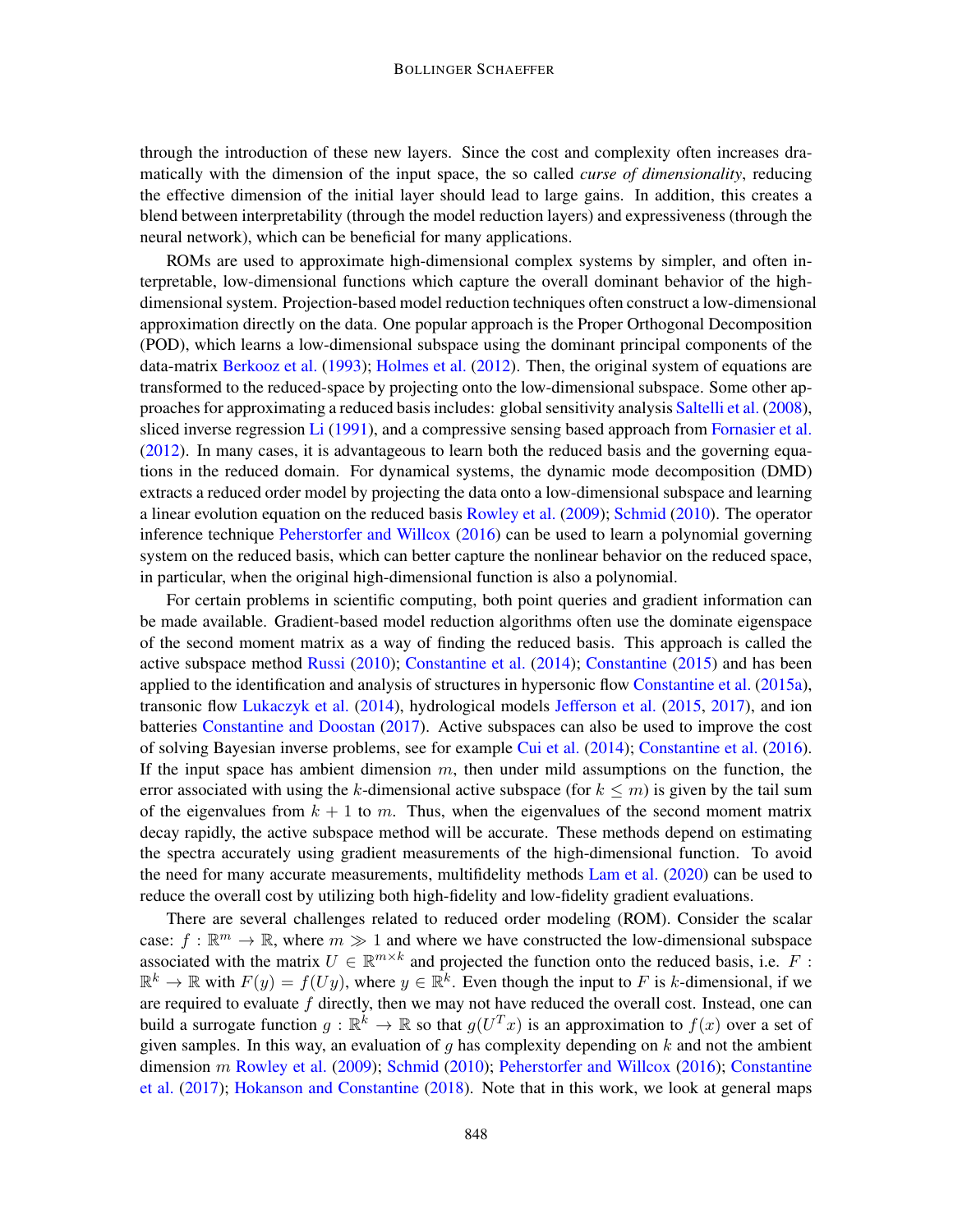$f: \Omega \subseteq \mathbb{R}^m \to \mathbb{R}^n$ , where m and n are not necessarily equal, and we do not assume that the data is obtained in a particular way. This is in contrast to the DMD method which obtains a ROM for the output space when the data is obtained sequentially (i.e. time snapshots of a dynamical system).

Additionally, we focus on the data-scarce setting, where the number of samples of the data may be smaller than required to get an accurate approximation to the second moment matrix or needed for an accurate approximation in the ambient dimension. This leads to several potential sources of errors throughout the modeling process. First, inaccuracies in the second moment matrix can be viewed as "noise" to the active subspace approximation and thus can lead to an inaccurate approximation of the dominate eigenspace. Secondly, there is error in the dataset from having both low-fidelity and limited samples. Lastly, in this setting, over-parameterized functions could lead to overfitting and inconsistent results.

### 1.1. Contribution of this work

We propose a joint optimization method for simultaneously learning the reduced basis and the surrogate model from point-queries. Since the low-data setting can lead to inaccuracies in the eigenspace of the second moment matrix, rather than using the active subspace method directly, we will use it as an initial guess within our method. To approximate the nonlinear system on the reduced basis, we build a surrogate function parameterized by a two-layer fully connected ReLU network. The twolayer network with the subspace reduction layer can be thought of as a "three-layer" network with the first layer constrained to be a low-dimensional projection layer and the first activation function to be identity.

Although the data-scarce regime is typically not well-suited for neural networks, since we are jointly optimizing the low-dimensional projection within the network structure, the number of free parameters is far fewer than a full network in the ambient dimension. Thus, this approach potentially avoids some of the generalizability issues associated with over-parameterization on small datasets, at least for the applications in this work. We show empirically that this approach is robust to the sample-size and can be applied to various aerospace engineering problems.

Several works have proposed various neural network based ROMs, or ROMs to enhance neural networks. For example, the POD method can be used with a neural network in order to construct a non-linear ROM for applications in fluid flows [Hesthaven and Ubbiali](#page-15-7) [\(2018\)](#page-15-7); [Lui and Wolf](#page-16-7) [\(2019\)](#page-16-7). For applications in PDEs, [Bhattacharya et al.](#page-14-4) [\(2020\)](#page-14-4) proposed a PCA-based approach that utilized a neural network to map reduced spaces. In [Daniel et al.](#page-15-8) [\(2020\)](#page-15-8), neural networks are used to pick models from a dictionary of local ROMs (constructed via a POD based approach). The POD based approaches differ from our work since they reduce the output space, rather than the model's dependencies on the input variables. Alternatively, neural networks can serve as ROMs when using an encoder/decoder structure, for example [Hinton and Salakhutdinov](#page-15-9) [\(2006\)](#page-15-9); [Ravi](#page-17-4) [\(2017\)](#page-17-4). In a related direction, several works have studied (low-dimensional) manifold learning using deep neural networks [Shaham et al.](#page-17-5) [\(2018\)](#page-17-5); [Chui and Mhaskar](#page-14-5) [\(2018\)](#page-14-5); [Zhu et al.](#page-18-1) [\(2018\)](#page-18-1). While encoder/decoder networks seem to perform well empirically, they do lack interpretability, which may limit their use in scientific computing. As mentioned in [O'Leary-Roseberry et al.](#page-16-8) [\(2020\)](#page-16-8), unless the dimension of the reduced basis is known a priori, it may be difficult to find this in a systematic way within the encoder/decoder framework. In contrast, with a linear method (like active subspaces), the dimension of the reduced basis is given by the decay of the spectral values. In our proposed algorithm, we balance between these two perspectives by making the encoder linear with an interpretable reduced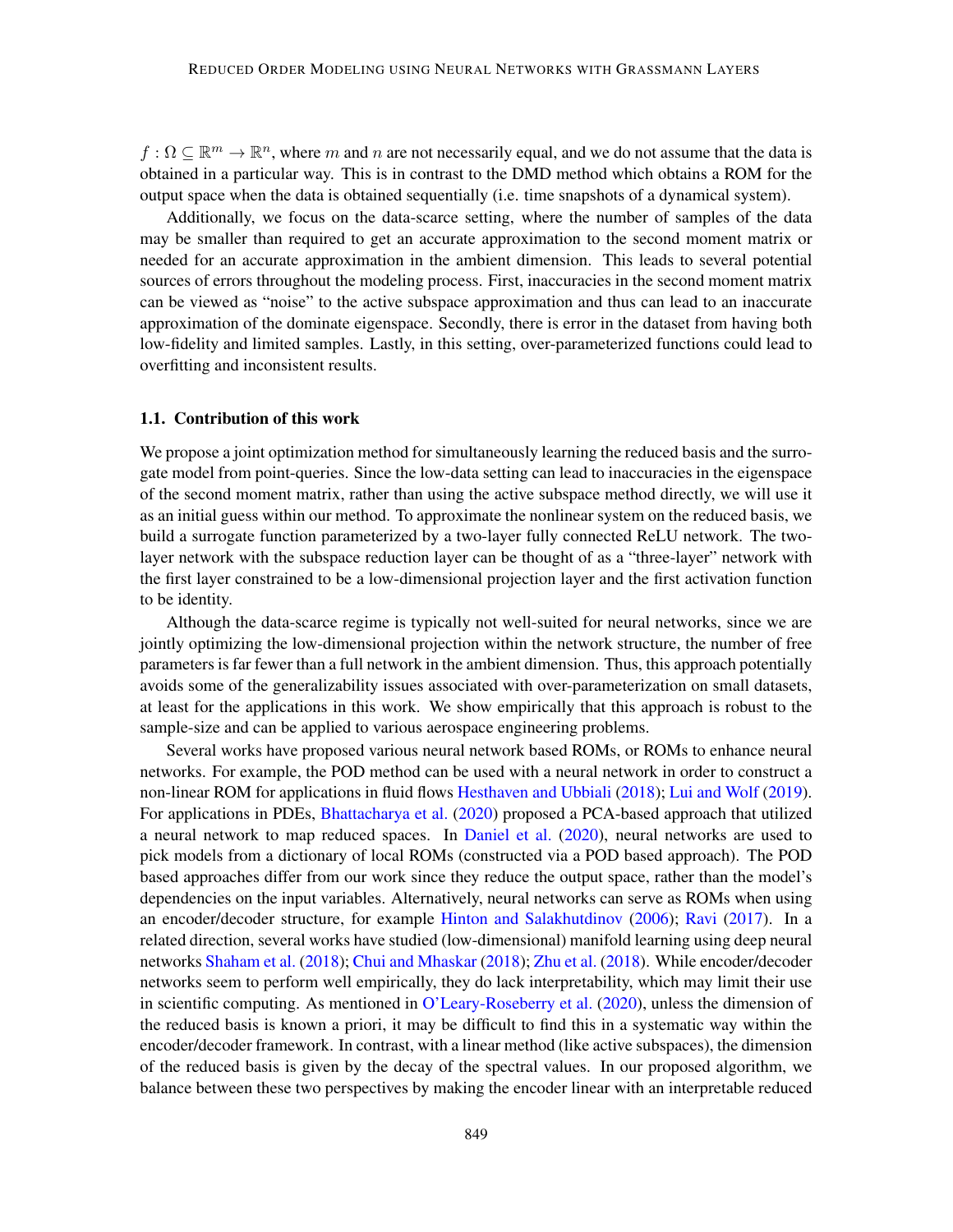order basis based on a theoretical foundation (through the active subspace approach) and improve the accuracy of the ROM by using a neural network decoder. It is also worth mentioning that our network is small relative to what would be needed for a full encoder/decoder network, which typically utilizes a deep network structure. So while our network decoder is still a black-box, by using a shallow network with a small number of parameters we can better probe into the intrinsic dependencies.

Lastly, we note that in a concurrent work [O'Leary-Roseberry et al.](#page-16-8) [\(2020\)](#page-16-8), a similar approach for constructing ROMs using neural networks is used. However, a notable difference is that while [O'Leary-Roseberry et al.](#page-16-8) [\(2020\)](#page-16-8) uses the active subspace method to construct a (fixed) low dimension basis for the input space, our proposed algorithm uses it as an initial guess and optimizes the the low dimensional basis simultaneously with the surrogate model.

# 2. Problem Statement

Given a function  $f : \Omega \subseteq \mathbb{R}^m \to \mathbb{R}^n$ , where  $m \gg 1$ , the goal is to construct a surrogate model of the form:

<span id="page-3-0"></span>
$$
f(x) \approx g(U^T x),
$$

where  $U \in \mathbb{R}^{m \times k}$  is a matrix that maps the input space to a k-dimensional subspace  $k < m$  and  $g: \mathbb{R}^k \to \mathbb{R}^n$  is the approximation of the function with respect to k-dimensional inputs. Therefore, the problem is to approximate  $f \approx g \circ U^T$  by learning both U and g from a set of M-samples  ${x_\ell}_{\ell=1}^M$  (with respect to a sampling measure  $\rho$ ) in order to find a model that depends on fewer inputs than the ambient dimension.

For our approach, we represent the lower dimensional function  $g$  by a shallow neural network and we construct  $U$  by a gradient-based dimensional reduction method (inspired by the active subspace technique). In particular, we write  $g = g_\theta$  where  $\theta \in \mathbb{R}^d$  is the set of trainable parameters that define the shallow neural network and constrain the range of  $U$  to be on the Grassmann manifold  $Gr(k, m)$ . To learn the parameters  $\theta$  and U, we solve the following minimization problem:

$$
\min_{\theta \in \mathbb{R}^d, \text{ Range } U \in Gr(k,m)} \frac{1}{M} \sum_{\ell=1}^M \| f(x_\ell) - g_\theta(U^T x_\ell) \|_2^2 + \lambda \|\theta\|_2^2 \tag{1}
$$

where the first term is the empirical risk and the second term is a regularizer on the parameters of the neural network, with  $\lambda > 0$ . To solve Equation [\(1\)](#page-3-0), we use an alternating minimization strategy between minimizing the fit of the network for a fixed matrix  $U$  and minimizing over  $U$ with fixed parameters  $\theta$ . The algorithm is detailed in Section [3.](#page-7-0) In Sections [2.1-](#page-3-1)[2.2,](#page-5-0) we describe the construction of  $q$  and  $U$ , and recall some of the theory related to the active subspace methods.

#### <span id="page-3-1"></span>2.1. Active Subspaces

We first recall some of the theory of active subspaces (see [Constantine et al.](#page-14-1)  $(2014)$ ), its application to vector-valued functions, and its connection to our problem.

Consider a domain  $\Omega \subseteq \mathbb{R}^m$  (centered at the origin) equipped with a probability density  $\rho$ , that is

$$
\rho(x) > 0 \text{ for } x \in \Omega, \quad \rho(x) = 0 \text{ for } x \notin \Omega.
$$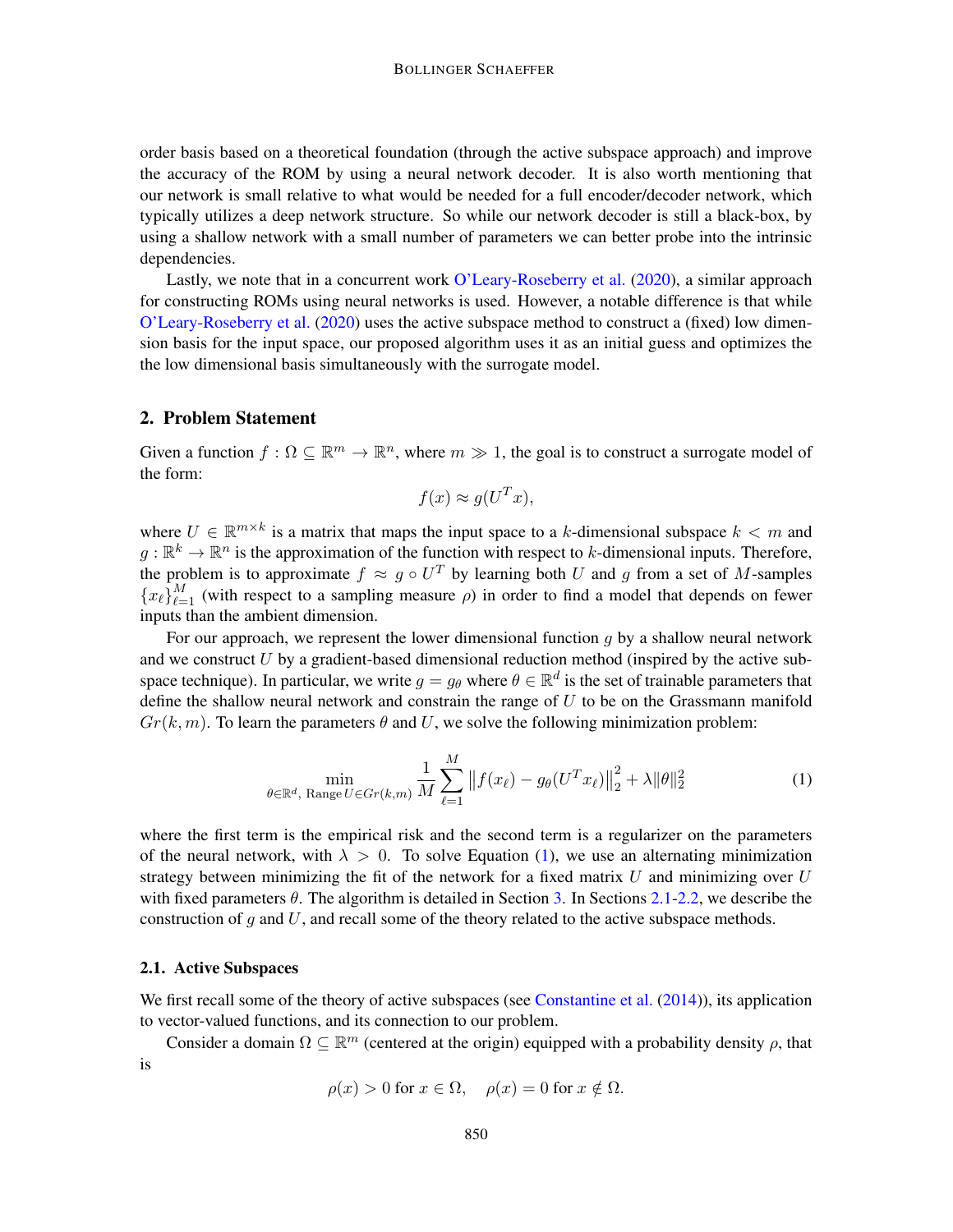Let f be continuously differentiable, square integrable with respect to  $\rho$ , and let the pairwise products of its partial derivatives also be integrable with respect to  $\rho$ . Consider the symmetric and positive semidefinite matrix  $C \in \mathbb{R}^{m \times m}$  defined by

$$
C := \mathbb{E}\left[Df^T D f\right]
$$

$$
\text{where}\quad (Df(x))_{i,j}=\frac{\partial f_i}{\partial x_j}(x)\quad\text{and}\quad \left(Df^T(x)Df(x)\right)_{i,j}=\sum_{k=1}^n\frac{\partial f_k}{\partial x_i}(x)\frac{\partial f_k}{\partial x_j}(x).
$$

Its eigenvalue decomposition can be written as  $C := W\Lambda W^T$  with  $\Lambda = \text{diag}(\lambda_1, \dots, \lambda_m)$ , where  $\lambda_1 \geq \lambda_2 \geq \cdots \geq \lambda_m \geq 0$ . Define the block-wise structure as follows:  $W_1 \in \mathbb{R}^{m \times k}$ ,  $W_2 \in$  $\mathbb{R}^{m \times m-k}$ ,  $\Lambda_1 \in \mathbb{R}^{k \times k}$ , and  $\Lambda_2 \in \mathbb{R}^{m-k \times m-k}$  and thus:

$$
W = \begin{bmatrix} W_1 & W_2 \end{bmatrix} , \quad \Lambda = \begin{bmatrix} \Lambda_1 & \\ & \Lambda_2 \end{bmatrix}
$$

.

As in [Constantine et al.](#page-14-1) [\(2014\)](#page-14-1), we define the rotated coordinates  $y \in \mathbb{R}^k$  and  $z \in \mathbb{R}^{m-k}$  by  $y = W_1^T x$  and  $z = W_2^T x$ . We next prove an extension of Lemma 2.2 from [Constantine et al.](#page-14-1) [\(2014\)](#page-14-1) related to the rotated coordinates of vector-valued functions.

<span id="page-4-0"></span>**Lemma 1** *The sum of the mean-squared gradients of each*  $f_i$  *with respect to the rotated coordinates* y *and* z *satisfy:*

$$
\sum_{i=1}^{n} \mathbb{E} \left[ \nabla_y(f_i)^T \nabla_y(f_i) \right] = \lambda_1 + \dots + \lambda_k
$$

$$
\sum_{i=1}^{n} \mathbb{E} \left[ \nabla_z(f_i)^T \nabla_z(f_i) \right] = \lambda_{k+1} + \dots + \lambda_m
$$

where  $\lambda_i$  for  $i \in [m]$  are the ordered eigenvalues of  $C = \mathbb{E}\left[ Df^T Df \right]$ .

The proof of Lemma [1](#page-4-0) is in Appendix [A.1.](#page-18-2) Since  $\lambda_j$  are non-negative and ordered, Lemma 1 provides a comparison between the amount that  $f$  varies on each of the subspaces associated to  $W_i$ . In particular, if  $\lambda_{k+1}$  is relatively small, then f depends mainly on the subspace associated with W<sub>1</sub>, i.e.  $\{y : y = W_1^T x, x \in \Omega\} \subseteq \mathbb{R}^k$ . If  $\lambda_{k+1} = 0$ , then f is invariant to the subspace  $W_2$ . Note that we have assumed that each component of  $f = [f_1, \dots, f_n]^T$  depends jointly on the same lower dimensional subspace. This means that obtaining a reduced order model for the function  $f$ can be done simultaneously in all components. If this is not the case, then the model reduction must be applied to each component  $f_i$  for  $i \in [n]$  separately, i.e. a sequence of parallel optimization problems for  $f_i: \Omega \subseteq \mathbb{R}^m \to \mathbb{R}$ . The results in this section still hold in this setting, since they degenerate to the one-dimensional case discussed in [Constantine et al.](#page-14-1) [\(2014\)](#page-14-1).

For a fixed  $U$ , the minimizer of the risk:

<span id="page-4-2"></span><span id="page-4-1"></span>
$$
\min_{g = [g_1, \cdots, g_n]^T} \sum_{i=1}^n \int_{\Omega} (f_i(x) - g_i(U^T x))^2 \, \rho(x) dx \tag{2}
$$

is given by the conditional expectation:

$$
g_i(W_1^T x) = g_i(y) := \mathbb{E}\left[f_i(W_1 y + W_2 z)|y\right] = \int f_i(W_1 y + W_2 z)\rho(z|y) dz \tag{3}
$$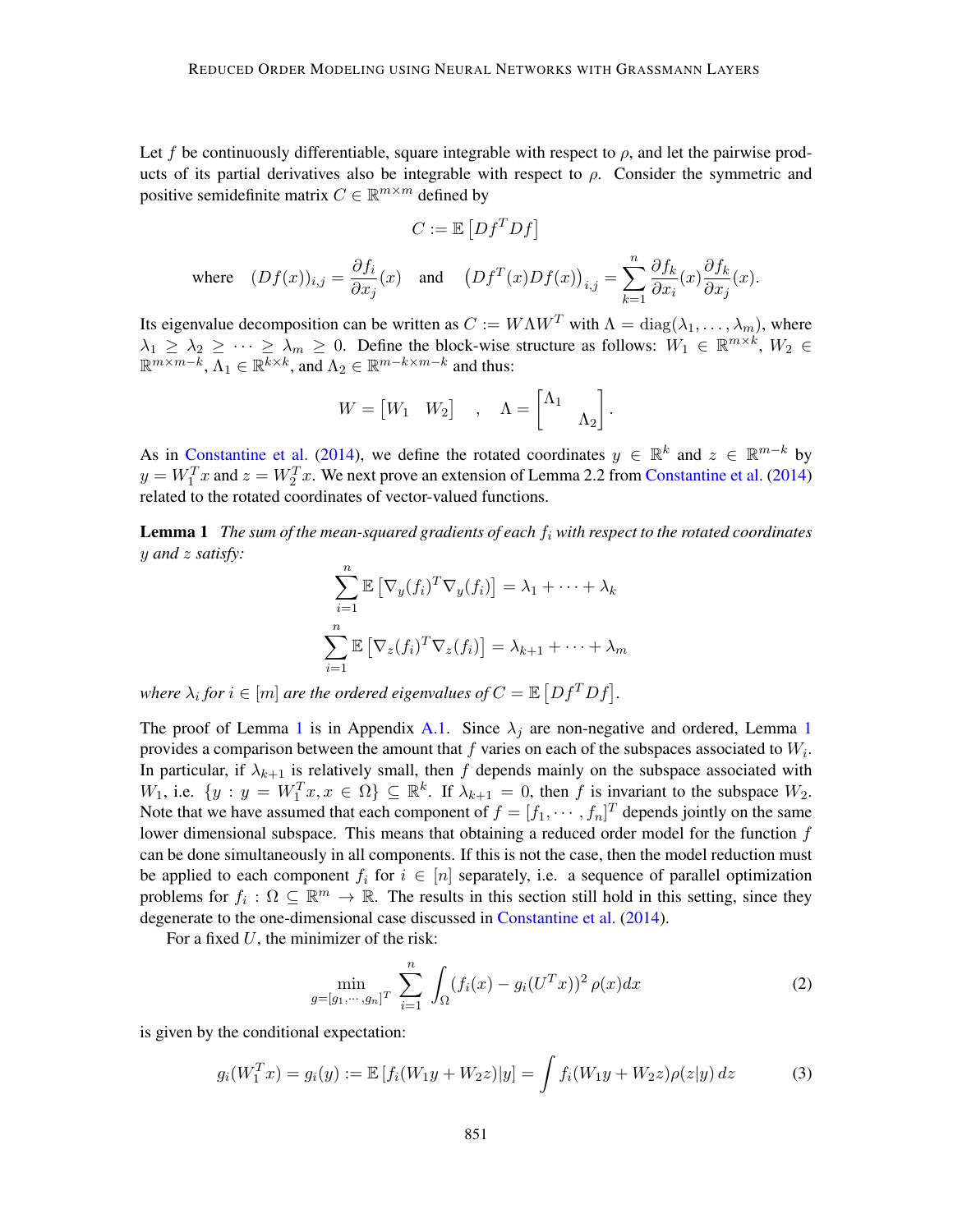where  $\rho(z|y)$  is the conditional probability density. As we see in the following theorem, we have that indeed f is close to  $g \circ W_1^T$  whenever  $\lambda_{k+1}$  is small.

<span id="page-5-1"></span>Theorem 2 *Assume a given probability density* ρ *is such that the probabilistic Poincare inequality ´* with respect to  $\rho(z|y)$  holds, that is, assuming that the gradient of  $\phi: \mathbb{R}^m \to \mathbb{R}$  is square integrable, *then:*

$$
\mathbb{E}\left[\left(\phi - \mathbb{E}\left[\phi|y\right]\right)^2 \Big| y\right] \leq c \mathbb{E}\left[\left\|\nabla_z \phi\right\|_2^2 \Big| y\right]
$$

*for some constant*  $c > 0$  *depending on the domain*  $\Omega$  *and*  $\rho$ *. Then the mean-squared error of g* ◦  $W_1^T$ *satisfies*

$$
\mathbb{E}\left[\left\|f-g\circ W_{1}^{T}\right\|_{2}^{2}\right]\leq c\left(\lambda_{k+1}+\cdots\lambda_{m}\right),
$$

where  $\lambda_i$  for  $i \in [m]$  are the ordered eigenvalues of  $C = \mathbb{E}\left[ Df^T Df \right]$ .

The proof of Theorem [2](#page-5-1) is in Appendix [A.2.](#page-18-3) This is a vector-valued version of Theorem 3.1 from [Constantine et al.](#page-14-1) [\(2014\)](#page-14-1). Note that if the eigenvalues decay sufficiently rapidly, then the risk will be small.

Since we are given a set of M-samples  $\{x_\ell\}_{\ell=1}^M$ , we obtain an approximation to C by the Monte Carlo estimate  $\tilde{C} \in \mathbb{R}^{m \times m}$  defined by:

$$
C \approx \tilde{C} := \frac{1}{M} \sum_{\ell=1}^{M} Df(x_{\ell})^{T} Df(x_{\ell}), \quad \text{i.e.} \quad \tilde{C}_{i,j} = \frac{1}{M} \sum_{\ell=1}^{M} \left( \sum_{k=1}^{n} \frac{\partial f_{k}}{\partial x_{i}}(x_{\ell}) \frac{\partial f_{k}}{\partial x_{j}}(x_{\ell}) \right)
$$

where  $x_\ell \in \Omega$  are M independent and identically distributed (i.i.d.) samples with respect to the sampling measure  $\rho$ . To approximate the matrix  $\tilde{W}_1$ , we apply the eigenvalue decomposition to  $\tilde{C}$ , i.e.  $\tilde{C} = \tilde{W}\Lambda \tilde{W}^T$ , where  $\tilde{W}_1 \in \mathbb{R}^{m \times k}$ ,  $\tilde{W}_2 \in \mathbb{R}^{m \times m-k}$ , are the block-matrices as defined earlier in this section. To compute  $\tilde{W}_i$ , we use the SVD approach. Let  $A \in \mathbb{R}^{m \times nM}$  be defined by:

<span id="page-5-3"></span><span id="page-5-2"></span>
$$
A := \frac{1}{\sqrt{M}} \left[ Df(x_1)^T \cdots Df(x_M)^T \right],\tag{4}
$$

whose SVD is given by  $A = U\Sigma V^T$ . Since  $AA^T = \tilde{C}$ , we then have that  $U = \tilde{W}$ .

# <span id="page-5-0"></span>2.2. Network Approximation and Alternating Approach

We propose the following minimization problem for obtaining a reduced order model  $g(U^Tx)$  given a set of M-samples  $\{x_\ell\}_{\ell=1}^M$ :

$$
\min_{\theta \in \mathbb{R}^d, \text{ Range } U \in Gr(k,m)} \frac{1}{M} \sum_{\ell=1}^M \| f(x_\ell) - g_\theta(U^T x_\ell) \|_2^2 + \lambda \|\theta\|_2^2. \tag{5}
$$

To solve this minimization problem, we alternate between the following two subproblems:

$$
\min_{\theta \in \mathbb{R}^d} \frac{1}{M} \sum_{\ell=1}^M \left\| f(x_\ell) - g_\theta(U^T x_\ell) \right\|_2^2 + \lambda \|\theta\|_2^2 \quad \text{(NN Approximation)}
$$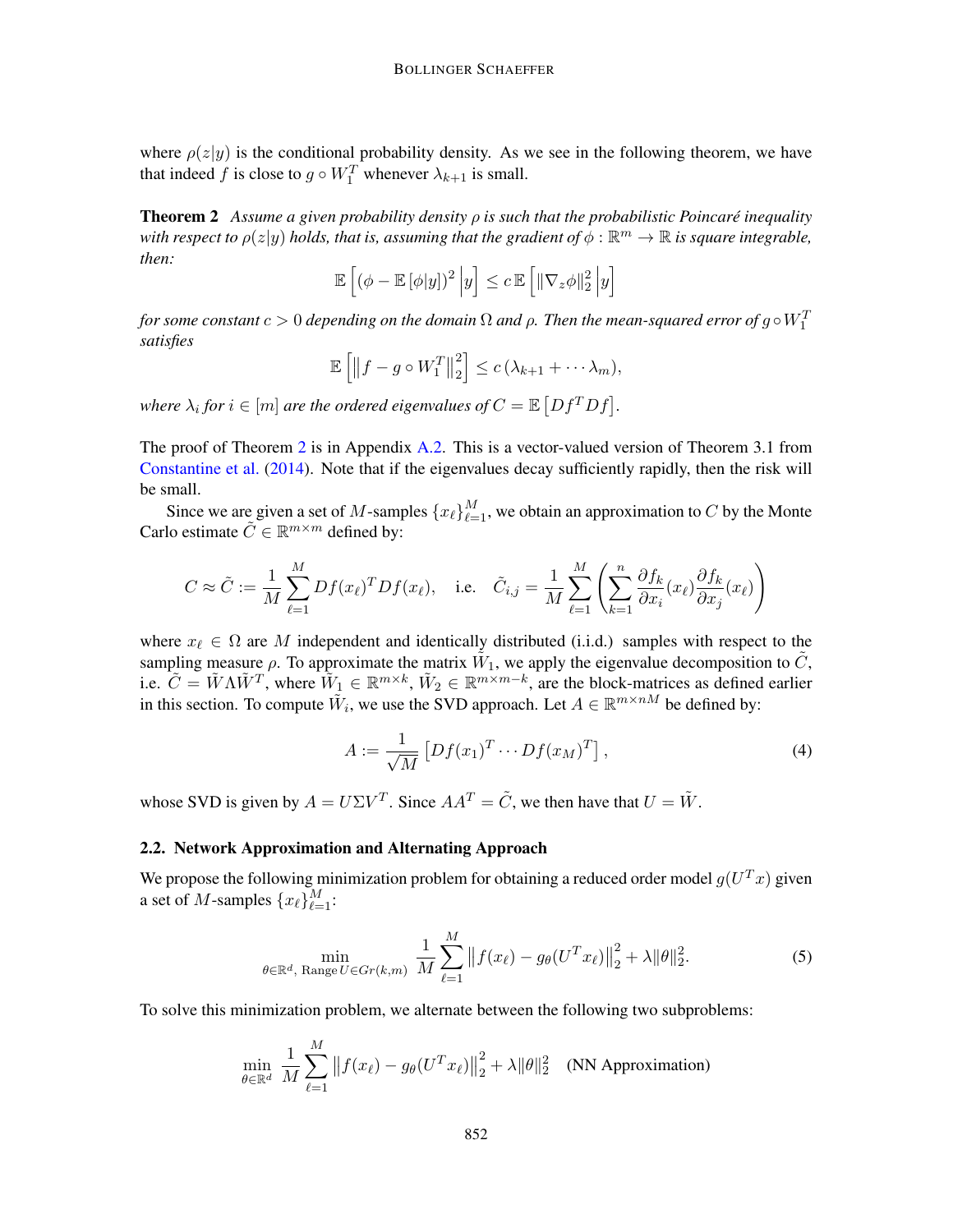and

$$
\min_{\text{Range } U \in Gr(k,m)} \frac{1}{M} \sum_{\ell=1}^{M} \left\| f(x_{\ell}) - g_{\theta}(U^{T} x_{\ell}) \right\|_{2}^{2} \quad \text{(Subspace Approximation)}.
$$

First, to approximate the nonlinear function over the subspace, we write  $g_{\theta}$  as a shallow neural network with trainable parameters  $\theta \in \mathbb{R}^d$ . The shallow neural network takes the form of a twolayer ReLU network:

$$
g_{\theta}(y) = A_2(\text{ReLU}(A_1y + b_1))) + b_2
$$

where the first fully connected linear layer is defined by the matrix  $A_1 : \mathbb{R}^k \to \mathbb{R}^h$  and bias  $b_1 \in \mathbb{R}^h$  and the second fully connected linear layer is defined by the matrix  $A_2 : \mathbb{R}^h \to \mathbb{R}^n$  and bias  $b_2 \in \mathbb{R}^n$ . We use the ReLU activation function:  $(ReLU(z))_i = \max(z_i, 0)$ . The trainable parameter vector  $\theta \in \mathbb{R}^d$  is defined as the vector of parameters after concatenating all elements of  $A_1, A_2, b_1$ , and  $b_2$ . The total number of learnable parameters is  $d = h(k + n + 1) + n$ .

In Section [2.1,](#page-3-1) it was shown that the minimizer over all functions  $q$  is obtained by the conditional expectation; however, approximating the conditional expectation (e.g. via the Monte Carlo approximation), would not necessarily be beneficial since the approximation would require evaluations in the ambient dimension  $m$ . Instead, we want to provide a nonlinear surrogate model in the smaller dimension  $k < m$ , whose complexity depends on k not m. This is one motivation for learning the model through regression.

The other reason to use regression is to deal with the various sources of noise. In the applications discussed in Section [1,](#page-0-1) the noise can arise from multiple sources involving computational errors or inaccuracies. The first is that the underlying function  $f$  may not be invariant to the subspace  $\{z: z = W_2^T x, x \in \Omega\} \subseteq \mathbb{R}^{m-k}$  (or in a related sense, the decay of the eigenvalues from Theorem [2](#page-5-1) is slow) and thus the model may incur "noise" from the information lost during the subspace reduction. Other sources of noise can come from the training data itself. For example, if the data pair  $(x, f(x))$  is obtained by a numerical simulation of some complex system with modeling parameter x, then  $f(x)$  is only an approximation to some underlying function. The numerical accuracy (or inaccuracy in this case) would appear as "noise" in the surrogate approximation. Additionally, when using a small sample set, which is the case for some of the experiments in Section [4,](#page-8-0) the error in approximating the data distribution (for example, the error between  $C$  and  $C$ ) can appear as "noise". And lastly, if the data is obtained from an experiment or real-world observations, then measurement and/or acquisition noise may be present. This motivates the use of regularized regression, and in particular, the utilization of shallow neural networks to simultaneously fit the data and denoise the system.

To obtain U, we fix  $g_{\theta}$  and then optimize over the Grassmann manifold  $Gr(k, m)$ –a compact manifold of all k-dimensional linear subspaces in  $\mathbb{R}^m$ . We use  $Gr(k, m)$  since we are only concerned with obtaining a  $k$ -dimensional subspace, which is represented by the matrix  $U$ , and not with the representation itself (i.e. the choice of coordinates). When gradient information is available, we use the procedure described by Equation [\(4\)](#page-5-2) to obtain an approximation to the active subspace  $\tilde{W}_1$ and use it as the initial guess to  $U$ . When we only have function evaluations (and are unable to obtain the active subspace), then a random initialization scheme is used. An experimental comparison between different initializations is provided in Section [4.1.](#page-8-1) In general, experiments that use the active subspace as the initializer perform better (in terms of accuracy/generalizability). The minimization problem in  $U$  is nonconvex, and thus good initialization can be very helpful.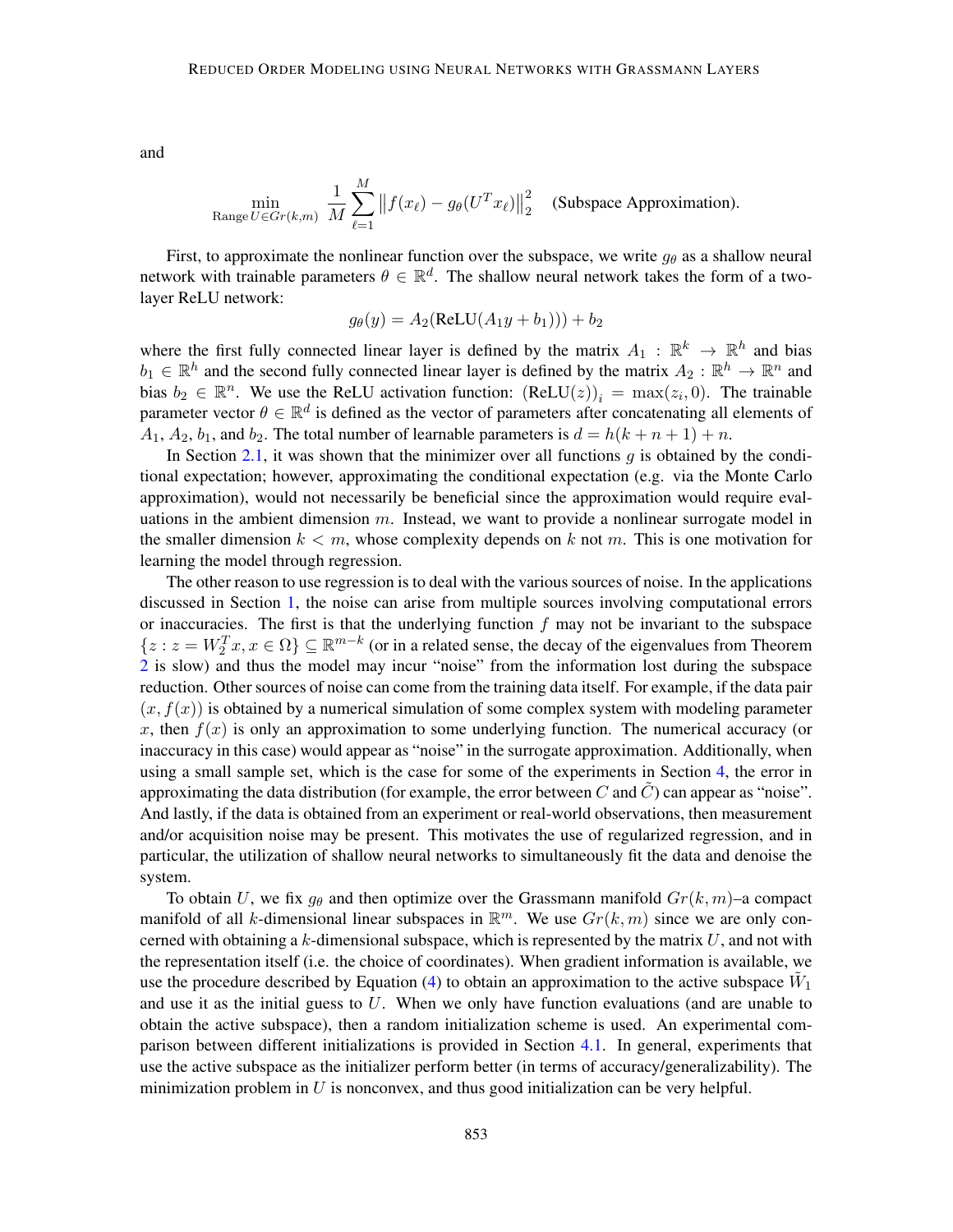# <span id="page-7-0"></span>3. Methodology

The optimization of Equation [\(5\)](#page-5-3) is done via the alternating minimization approach described in Section [2.2.](#page-5-0) The pseudocode for this algorithm is given in Algorithm [1,](#page-8-2) and is described in detail below. We initialize the trainable parameters of the shallow neural network, i.e.  $\theta$ , using the standard Xavier initialization. In particular, each fully connected layer is comprised of weight matrices  $A_1 \in \mathbb{R}^{h \times k}$ ,  $A_2 \in \mathbb{R}^{n \times h}$  and biases  $b_1 \in \mathbb{R}^h$ ,  $b_2 \in \mathbb{R}^n$ , which are initialized uniformly at random:  $(A_1)_{i,j}, (b_1)_i \sim \mathcal{U}\left[-\frac{1}{\sqrt{2}}\right]$  $\frac{1}{k}, \frac{1}{\sqrt{k}}$ k  $\Box$  and  $(A_2)_{i,j}$ ,  $(b_2)_i$  ∼  $\mathcal{U}\left[-\frac{1}{\sqrt{2}}\right]$  $\frac{1}{h}, \frac{1}{\sqrt{h}}$ h i . We note that our model takes  $k$  as a hyperparameter, which can be inferred using the spectral decay and the theory of active subspace. For the experiments presented in this paper either the appropriate value for k is known a priori (Experiment 1, Section [4.1\)](#page-8-1), or a range of values for k are tested (Experiments 2-5, Sections  $4.2 - 4.5$ ).

For the reduced basis subproblem, if Jacobian-information is given, i.e. measurements of  $Df(x_\ell)$  over a set of samples, then we initialize U using the active subspace method, that is,  $U = W_1$  described in Section [2.1.](#page-3-1) When the Jacobian is not available, we use two additional initialization methods for U (see also [Constantine et al.](#page-15-5)  $(2017)$ ). The first is to initialize U as the identity operator on the first k-coordinates of the input space, i.e.

$$
U = \begin{bmatrix} I_{k \times k} \\ 0_{m-k \times k} \end{bmatrix} .
$$

The second way is to initialize  $U$  at random with the constraint that is remains orthogonal. This is done by creating a random Gaussian matrix of size  $m \times k$  whose elements are chosen from the normal distribution with mean zero and standard deviation 1, and then setting  $U$  to be the orthogonal matrix Q computed via the reduced QR factorization of the random Gaussian matrix.

To optimize Equation [\(5\)](#page-5-3) we alternate between optimizing over  $\theta$ , then over U. When the active subspace is used as the initial guess, this ordering can lead to dramatic gains in the early training phase. For the NN approximation subproblem, we use the ADAM method [Kingma and](#page-16-9) [Ba](#page-16-9) [\(2014\)](#page-16-9) with an initial learning rate  $\tau$ . For the subspace approximation subproblem, we use the Pymanopt package [\(Townsend et al.](#page-17-6) [\(2016\)](#page-17-6)) to solve the Grassmann manifold-constrained leastsquares problem using a steepest descent method. We refer to any iteration carried out in these optimization steps as an inner iteration, and we refer to the completion of one-sweep of optimizing over both  $\theta$  and U as an outer iteration.

For the NN approximation subproblem (see Section [2.2\)](#page-5-0), we set a fixed number of  $N_{\theta}$  inner iterations. The number of inner iterations can be set by the users (and thus included as a hyperparameter), or it can be determined by a stopping condition on the loss function for each subproblem. In the experimental results in Section [4,](#page-8-0) we chose a sufficiently large number of steps,  $N_{\theta} = 5000$ , to ensure plateauing of the loss functions for these examples. Some tests showed that early stopping (with a relaxed stopping condition) can reduce the training time while resulting in a similar overall loss (for the full optimization problem). After each outer iteration the learning rate decays, i.e. we reinitialize the hyperparameters in the ADAM method with a reduced learning rate  $\tau \leftarrow 0.9\tau$ . We set a fixed number of  $P$  outer iterations based on empirical tests, in particular,  $P$  should be large enough to allow the loss in Equation [\(5\)](#page-5-3) to plateau. We define  $\theta^{p,n}$  and  $U^{p,n}$  to be the computed values of  $\theta$  and U after p outer iterations and n (of their respective) inner iterations.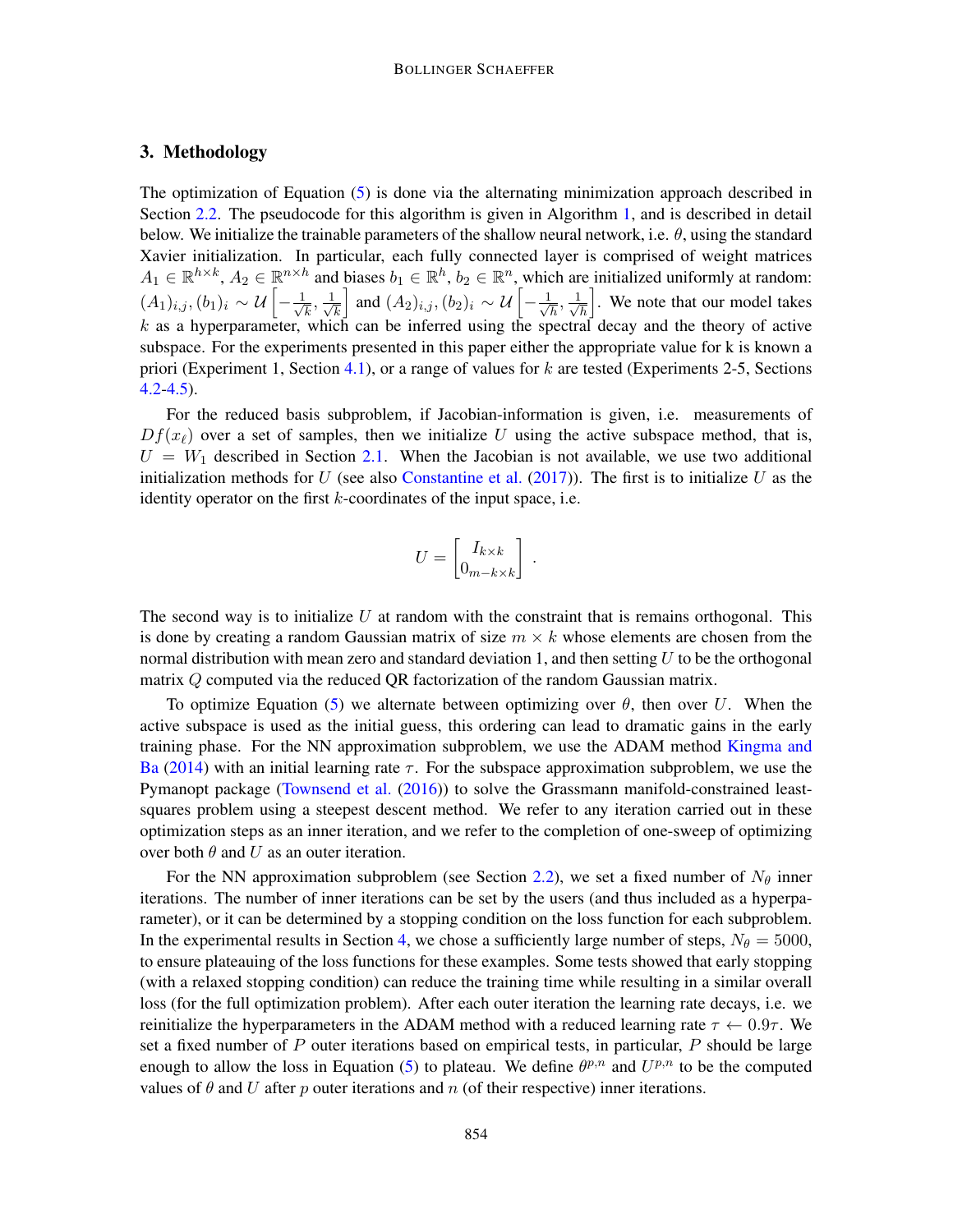Algorithm 1 Shallow neural-network/active subspace-based alternating minimization scheme

<span id="page-8-2"></span>Given: M input/output tuples  $(x_\ell, f(x_\ell), Df(x_\ell))$ Initialize:  $\theta \in \mathbb{R}^d$ ,  $U \in \mathbb{R}^{m \times k}$ , learning rate =  $\tau$ , iteration counts  $N_{\theta}$  and P

while  $p \leq P$  do

(1) Compute  $\theta^{p,N_{\theta}}$  starting with  $\theta^{p,0}$  and applying the ADAM method to:

$$
\min_{\theta \in \mathbb{R}^d} \frac{1}{M} \sum_{\ell=1}^M \left\| f(x_\ell) - g_\theta((U^{p,0})^T x_\ell) \right\|_2^2 + \lambda \|\theta\|_2^2
$$

for  $N_{\theta}$  steps. Then update  $\theta^{p+1,0} = \theta^{p,N_{\theta}}$ .

(2) Compute  $U^{p,N_U}$  as the solution to the Grassmann manifold-constrained least squares problem:

$$
\min_{\text{Range } U \in Gr(k,m)} \frac{1}{M} \sum_{\ell=1}^{M} || f(x_{\ell}) - g_{\theta^{p+1,0}}(U^{T} x_{\ell}) ||_2^2.
$$

Then update  $U^{p+1,0} = U^{p,N_U}$ . (3) Update:  $\tau = 0.9\tau$ end while

#### <span id="page-8-0"></span>4. Experimental Results and Applications

The model contains several hyperparameters, which we list here: the dimension of the reduced basis k, the hidden dimension of the shallow network h, the regularization weight  $\lambda$ , and the learning rate  $\tau$ . For simplicity, let  $X_{Train}$ ,  $X_{Validation}$ , and X be the training, validation, and entire available dataset (respectively) and we define their cardinalities by  $|X_{Train}|$ ,  $|X_{Validation}|$ , and  $|X|$ . Note that  $|X_{Train}| + |X_{Validation}| \leq |X|$ , and that typically this holds with strict inequality in most experiments. Since we are randomly sampling a subset from  $X$ , we typically use fewer samples than available.

# <span id="page-8-1"></span>4.1. Experiment 1:  $U$  initialization comparison

We provide a comparison between the various initializations for  $U$ . In particular, we show that using an approximation to the active subspace,  $W_1$ , as our initial guess for U will produce an overall small loss at the end of the training, as compared to the other initializers. We compare the three initializations for  $U$  that were discussed in Section  $3$  on the problem of learning a reduced order model for a nonlinear dynamical system. In particular, define the function  $f : \mathbb{R}^3 \to \mathbb{R}^3$  by

$$
f(x) = \begin{bmatrix} x_2^3 \\ -\left(\frac{x_1 + x_3}{2}\right)^3 - \frac{1}{5}x_2 \\ x_2^3 \end{bmatrix}
$$

and the dynamical system to be the autonomous differential equation  $\frac{d}{dt}x(t) = f(x(t))$ . This example is related to the sparsity-promoting methods for learning unknown governing equations from data, see for example [Brunton et al.](#page-14-6) [\(2016\)](#page-14-6); [Schaeffer](#page-17-7) [\(2017\)](#page-17-7); [Rudy et al.](#page-17-8) [\(2017\)](#page-17-8); [Raissi et al.](#page-16-10) [\(2018\)](#page-16-10); [Wu and Xiu](#page-17-9) [\(2019\)](#page-17-9); [Sun et al.](#page-17-10) [\(2020\)](#page-17-10). However, in this work, we would like to learn both a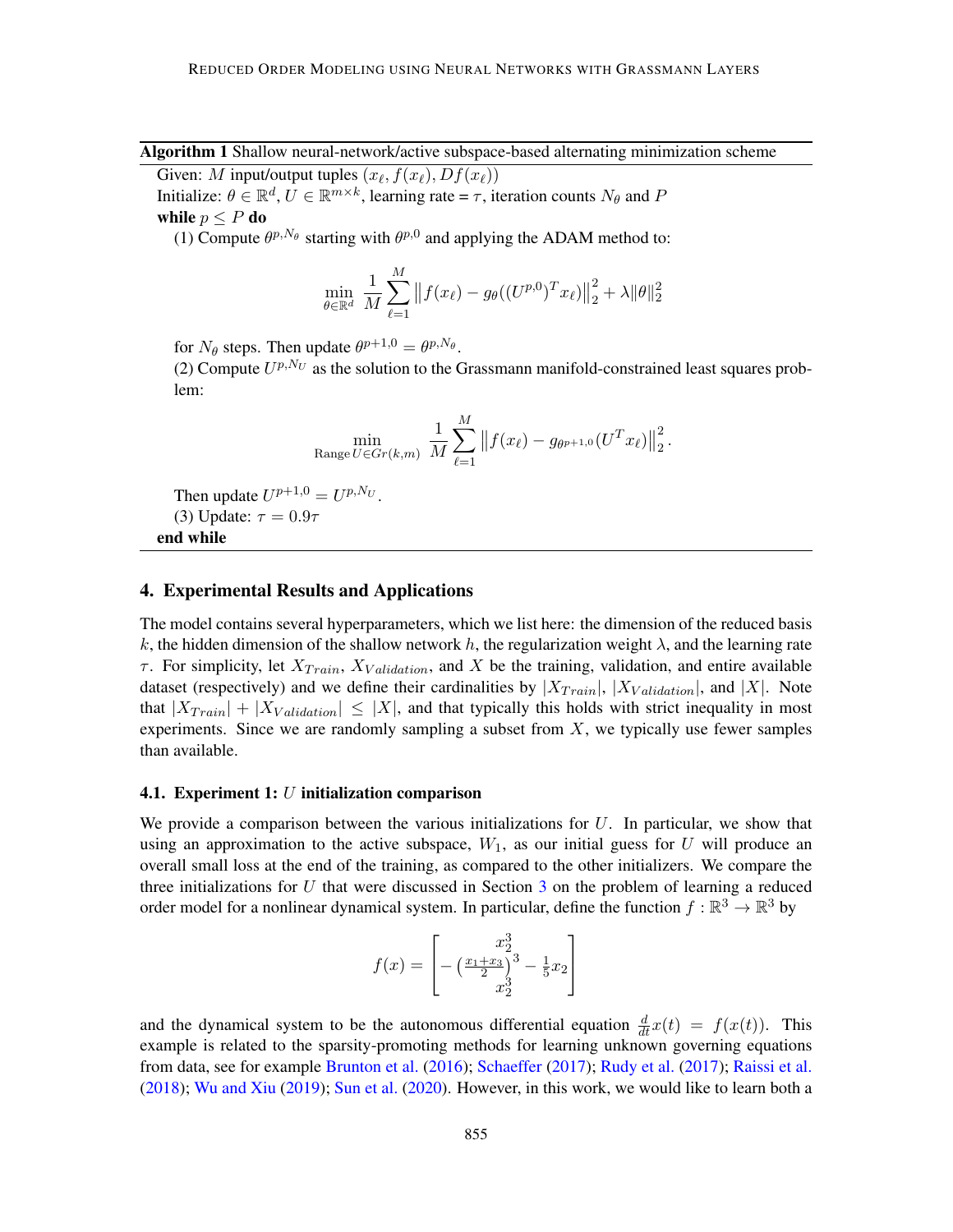reduced basis and a nonlinear governing system approximation, as done in the DMD methodology and in [Peherstorfer and Willcox](#page-16-2) [\(2016\)](#page-16-2).

In this toy example, the system can be reduced to  $f(x) = g(U^T x) = g(y)$  where

$$
U = \begin{bmatrix} \frac{1}{\sqrt{2}} & 0 \\ 0 & 1 \\ \frac{1}{\sqrt{2}} & 0 \end{bmatrix}, \quad g(y) = \begin{bmatrix} y_2^3 \\ -\left(\frac{y_1}{\sqrt{2}}\right)^3 - \frac{1}{5}y_2 \\ y_2^3 \end{bmatrix}
$$

The dataset was constructed using a randomized approach, similar to [Schaeffer et al.](#page-17-11) [\(2018,](#page-17-11) [2020\)](#page-17-12). The dataset is generated by collecting 500 trajectories starting from a uniformly random initial state  $x^0$  centered at  $\tilde{x}^0 = [4, 3, -2]^T$  with width 2, i.e.  $x^0 \in \mathcal{U}[\tilde{x}^0 - 2, \tilde{x}^0 + 2]$ . The trajectories were generated using the RK45 method with 202 equally spaced time-stamps over the time interval [0, 5]. The Jacobian can be extracted directly from  $f(x)$ . The entire data set X consists of  $|X| =$ 101, 000 samples. For training our model, we use 150 trajectories for our training set  $X_{Train}$  and 30 trajectories for our validation set  $X_{Validation}$  (i.e.  $|X_{Train}| = 30,300, |X_{Validation}| = 6,060$ ). We used a batch size of 16 trajectories in the NN approximation subproblem. The hyperparameters for our model were set to:  $k = 2$ ,  $h = 8$ ,  $\lambda = 10^{-7}$ , and  $\tau = 10^{-3}$ .

Using 100 randomized trials for training our model, we record our results in Figure [1.](#page-10-0) In Figure [1,](#page-10-0) we plot the epochs (which are the inner iterations for the NN approximation subproblem over the entire training process) versus the relative error, which we define as:

$$
\text{RelError}_{p,n} = \left(\frac{\frac{1}{|X_{Validation}|}\sum_{x \in X_{Validation}}\big\|f(x) - g_{\theta^{p,n}}((U^{p,0})^Tx)\big\|_2^2}{\frac{1}{|X|}\sum_{x \in X}\|f(x)\|_2^2}\right)^{\frac{1}{2}}.
$$

The mean-squared errors are normalized separately by the number of points. Comparing the identity and random initializations, which do not use Jacobian-information, we see that the methods have similar relative errors and will plateau at roughly the same relative error (taking another  $10^5$  epochs). The active subspace initialization leads to more dramatic gains in the initial training process, and overall faster convergence. Note that there are still variations on the reduced basis in the training process, i.e. the final subspace may not directly agree with the active subspace that was used to initialize the training. In all cases, the 'jumps' in the error occur due to the new estimate of  $U^{p,0}$ . The jumps in the solid purple curve in Figure [1](#page-10-0) indicate that the alternating minimization leads to a lower relative error than just using the active subspace as the reduced basis.

# <span id="page-9-0"></span>4.2. Experiment 2: Comparing methods using NACA0012

This experiment demonstrates the robustness of our model in the scarce-data setting as compared to other approaches. In this test, we find a reduced basis and surrogate model for the drag coefficient associated with the NACA0012 airfoil with respect to 18-shape parameters. The drag coefficient was computed using Stanford University Unstructured (SU2) computational fluid dynamics code [Economon et al.](#page-15-10) [\(2016\)](#page-15-10); [Hokanson and Constantine](#page-15-6) [\(2018\)](#page-15-6). The results and comparisons are plotted in Figure [2.](#page-11-0) We compare our model to the degree-5 polynomial ridge regression model from [Hokanson and Constantine](#page-15-6) [\(2018\)](#page-15-6) using subspaces of dimensions one, three, and five. In addition, we compare our approach with a Gaussian process regression [Rasmussen and Williams](#page-17-13) [\(2005\)](#page-17-13); [Pe](#page-16-11)[dregosa et al.](#page-16-11) [\(2011\)](#page-16-11) the LASSO problem (with cross-validation) with a dictionary of monomials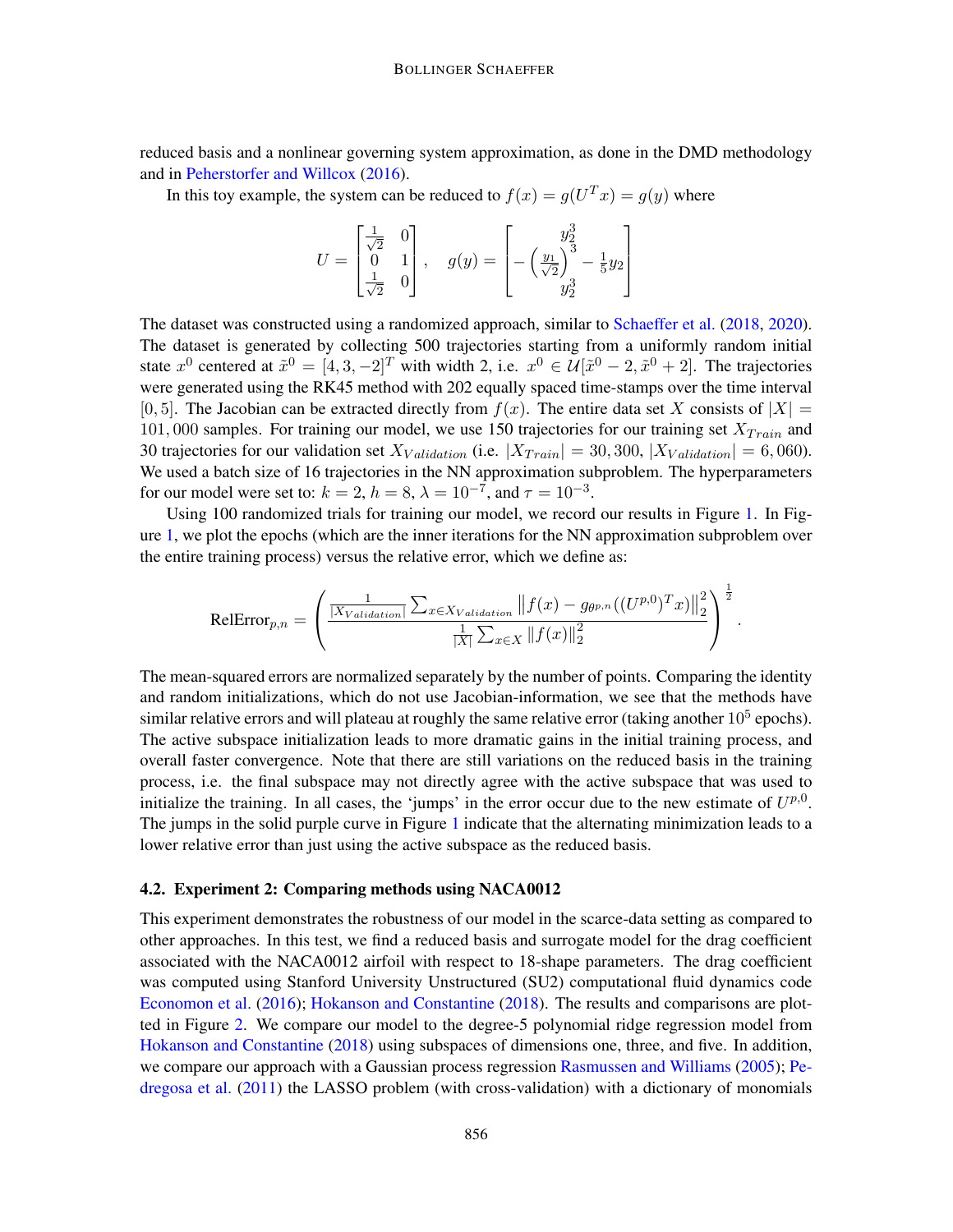

Figure 1: Experiment 1: The plot compares the relative error over the training epochs for the three initialization schemes described in Section [3:](#page-7-0) identity initialization (in blue), random initialization (in green), and the active subspace initialization (in purple). The median value over 100 trials is displayed as the solid line, and the shaded region encloses the  $25<sup>th</sup>$  to  $75<sup>th</sup>$  percentile. Note that the active subspace initialize reduces the error faster than the other schemes.

up to degree 3 [Pedregosa et al.](#page-16-11) [\(2011\)](#page-16-11); and a standard quadratic regression problem. The Gaussian process, LASSO, and quadratic regression do not perform model reduction on the input parameters. For each model, we ran 100 trials using randomly chosen data points for the training set using the sizes  $\{10, 25, 50, 100, 250, 500, 1000\}$  (except for the quadratic model, in which we only use {250, 500, 1000} since it becomes ill-conditioned for smaller sets). For each trial, we calculate their relative errors over the entire dataset  $X$ , which is defined by:

<span id="page-10-0"></span>
$$
\text{RelError}_X = \left(\frac{\sum_{x \in X} \left\|f(x) - \tilde{f}(x)\right\|_2^2}{\sum_{x \in X} \left\|f(x)\right\|_2^2}\right)^{\frac{1}{2}}
$$

where f represents the trained model for a given approach. For our model, we used  $P = 10$  outer iterations, batch size of 16 in the NN approximation subproblem, and the remaining hyperparameters were set to:  $h = 8$ ,  $\lambda = 10^{-7}$ , and  $\tau = 10^{-3}$ .

We use the quadratic model as a baseline since it has no dimension reduction and seems to obtain accurate results when given a sufficient number of samples (see also [Hokanson and Constantine](#page-15-6) [\(2018\)](#page-15-6)). This success may be attributed to the model having access to all 18 input variables, and having 190 free parameters to tune in the data-abundant setting. In the data-scarce setting, we see that our model outperforms the others, supporting our claim of it being a robust alternative in this data regime. As we increase the training set size, the reduced basis of dimensions 3 and 5 begin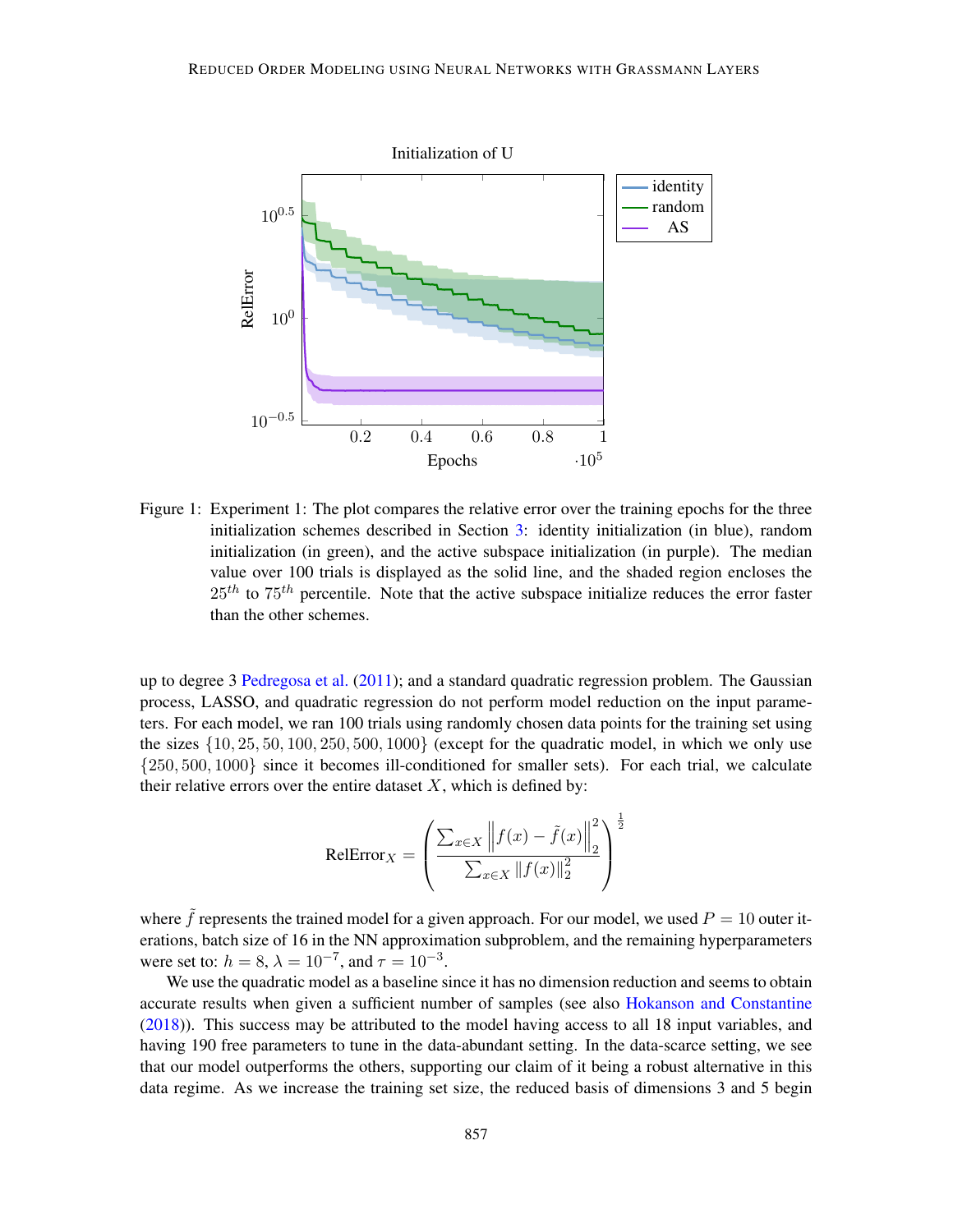

<span id="page-11-0"></span>Figure 2: Experiment 2: Comparison of various methods for approximating the NACA0012 drag coefficient with respect to 18 shape parameters. Our method is labelled as "k-D Our Model" where the reduced basis dimensions are  $k = 1, 3, 5$ . The "k-D ridge" curves correspond to the degree-5 polynomial ridge regression model from [Hokanson and Con](#page-15-6)[stantine](#page-15-6) [\(2018\)](#page-15-6) using active subspaces of dimensions  $k = 1, 3, 5$ . We also compare to the Gaussian process regression [Rasmussen and Williams](#page-17-13) [\(2005\)](#page-17-13); [Pedregosa et al.](#page-16-11) [\(2011\)](#page-16-11), the LASSO problem with a dictionary of monomials up to degree 3 [Pedregosa et al.](#page-16-11) [\(2011\)](#page-16-11); and a standard quadratic regression problem. The median relative error is displayed as the solid curves, and the shaded region encloses the  $25^{th}$  to  $75^{th}$  percentile (using 100) random trials).

to outperform the 1D model. The LASSO model is also robust, but does not reduce the input dimension since sparsity is imposed in the representation (monomials) themselves and not the input space.

Note also that the computational cost of evaluating each of these models roughly scales with their respective number of free parameters. Due to its shallow network structure, our model excels in this regard. To illustrate, we compare the two ROM architectures presented here: ignoring the dimension reduction step (which both models share), our 5D network approximation uses 57 free parameters while the 5D polynomial ridge regression approximation uses 252. This is also smaller than the deep networks mentioned in Section [1.](#page-0-1)

### <span id="page-11-1"></span>4.3. Experiment 3: Dependence on Basis Dimension and Hidden Dimension

The number of free parameters in our model depends on the dimension of the reduced basis, denoted by k, and the hidden dimension of the two-layer neural network, denoted by  $h$ . In this experiment, we apply our method to the NACA0012 airfoil example and measure the error as a function of various values for both k and h. Specifically, we vary  $k \in \{1, 2, 3\}$  and  $h \in \{8, 64, 256\}$ , run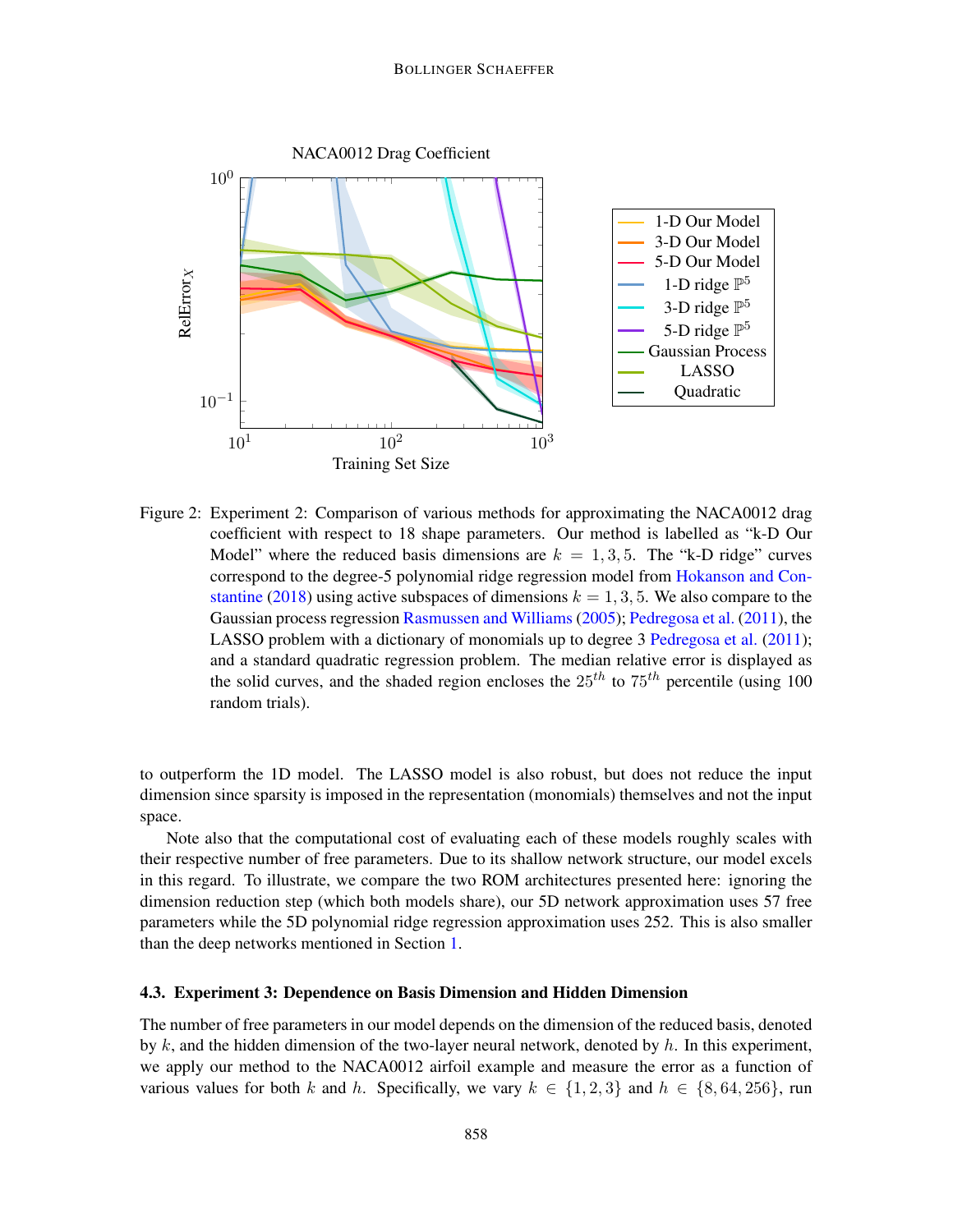100 trials using randomly chosen data points, and compare the results in the first table in Table [1.](#page-13-0) All other hyperparameters are fixed:  $P = 10$  outer iterations were used, training and validation set size is 50, batch size is 16,  $\lambda = 10^{-7}$ , and learning rate  $\tau = 10^{-3}$ . We see that as the subspace dimension increases, the number of hidden layers needed to resolve the function also increases. Outside of the case  $(k, h) = (1, 256)$ , where over-fitting may be occurring, the results seem to improve as  $h$  increases.

#### <span id="page-12-1"></span>4.4. Experiment 4: Comparison with a Bowtie Network

similar network structure can be achieved by using a bowtie network. We compare our model to a shallow bowtie neural network model defined by  $\tilde{f}_{{\tilde{\theta}}}:\mathbb{R}^m\to\mathbb{R}^n,$  where

$$
\tilde{f}_{\tilde{\theta}}(x) = A_2(\text{ReLU}(A_1(A_0x) + b_1))) + b_2.
$$

The main difference between the bowtie network and our model is that the Grassmann layer is replaced by a fully connected linear layer with  $A_0$  :  $\mathbb{R}^m \to \mathbb{R}^k$  and without a bias term. The remaining layers are defined as described in Section [2.2:](#page-5-0) the first fully connected linear layer is defined by the matrix  $A_1 : \mathbb{R}^k \to \mathbb{R}^h$  and bias  $b_1 \in \mathbb{R}^h$  and the second fully connected linear layer is defined by the matrix  $A_2 : \mathbb{R}^h \to \mathbb{R}^n$  and bias  $b_2 \in \mathbb{R}^n$ . The total number of trainable parameters, i.e. the size of  $\tilde{\theta} \in R^{\tilde{d}}$ , is  $\tilde{d} = km + h(k+1) + n(h+1)$ . Note that this is larger than the number of free parameters in our model, since we have the added constraint. We compare the bowtie model with the same set of dimensional parameters:  $k \in \{1, 2, 3\}$  and  $h \in \{8, 64, 256\}$ . The bowtie model was optimized over 50,000 epochs (the same total number of epochs/inner iterations used in the NN approximation subproblem for the experiment in Section [4.3\)](#page-11-1), with the remaining hyperparameters were fixed: the training and validation set size was 50, the batch size was 16,  $\lambda = 10^{-7}$ , and  $\tau = 10^{-3}$ . We ran 100 trials using randomly chosen data points, and the results are summarized in the second table in Table [1.](#page-13-0)

The bowtie network produces about  $1.2 \times$  larger relative errors than our model. For fixed k, we see that in Table [1,](#page-13-0) as h increases the bowtie model can produce worse results. This is likely due to the lack of structure being imposed onto the system. The diagonal elements of the first table indicate that our model's accuracy improves as with the hidden dimension and basis dimension, which is not the case for the bowtie model. This has two benefits; the first is of practical importance, namely, that the user does not have to manually optimize the hyperparameters. The second is in terms of interpretability, the subspace approximation is likely preserving the dominate features and thus producing an overall model which better fits the dataset.

#### <span id="page-12-0"></span>4.5. Experiment 5: Applications to Model Reduction for ONERA and HyshotII

In this experiment, we show that our approach can be applied to other datasets. Specifically, we compute a reduced order model for the drag coefficient associated with the ONERA-M6 wing with respect to 50-shape parameters [Lukaczyk et al.,](#page-16-12) and for the normalized integral of pressure over the end of the scramjet engine of the HyShot II vehicle with respect to 7-input parameters [Con](#page-15-11)[stantine et al.](#page-15-11) [\(2015b\)](#page-15-11). For the ONERA-M6 dataset, we have  $|X| = 297$ ,  $|X_{Train}| = 50$ , and  $|X_{Validation}| = 50$ . This dataset includes derivative-information, thus we use the active subspace initialization for U. As in Experiments 3 (Section [4.3\)](#page-11-1) and 4 (Section [4.4\)](#page-12-1), we vary the same set of dimensional parameters:  $k \in \{1, 2, 3\}$  and  $h \in \{8, 64, 256\}$  and measure the relative error. The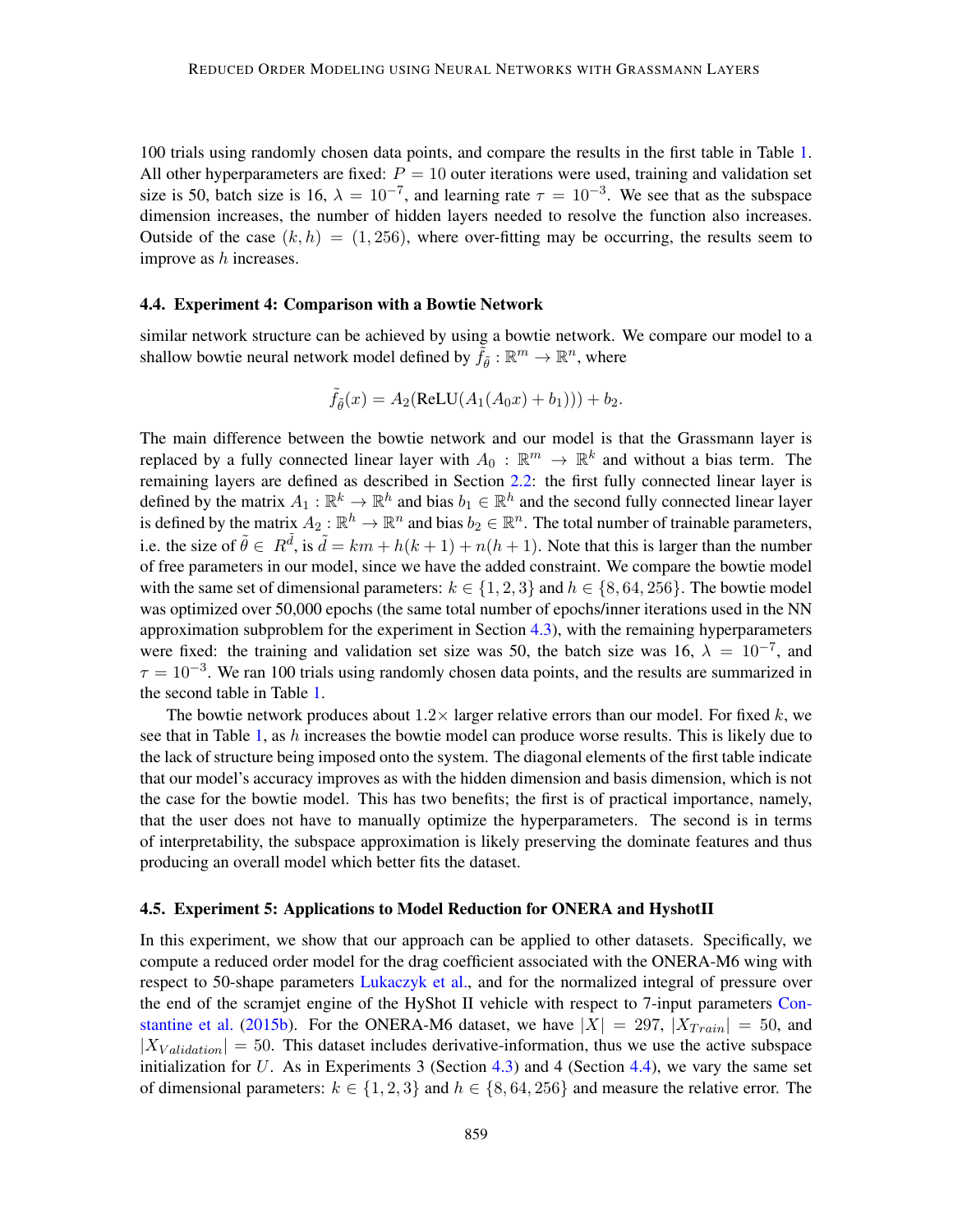#### <span id="page-13-0"></span>BOLLINGER SCHAEFFER

|                            | Our Model |                | <b>Bowtie Model</b>   |                            |                |  |
|----------------------------|-----------|----------------|-----------------------|----------------------------|----------------|--|
| $h = 8$                    |           | $h=64$ $h=256$ | $h = 8$               |                            | $h=64$ $h=256$ |  |
| <b>k=1</b>   0.411   0.411 |           | $\perp$ 0.484  |                       | <b>k=1</b>   0.469   0.474 | 0.468          |  |
| $k=2$   0.408   0.373      |           | 0.370          | $k=2$   0.497   0.481 |                            | 0.523          |  |
| $k=3$   0.403              | 0.374     | 0.331          | $k=3$   0.486   0.508 |                            | 0.505          |  |

Table 1: Experiment 3 and 4: This table contains the relative error in the drag coefficient associated with the NACA0012 airfoil with respect to 18-shape parameters, comparing our model using various dimensional parameters and a bowtie network of the same size. Specifically, the relative error being shown is the median of the minimum relative error calculated over 100 trials. The dimension of the reduced basis is denoted by  $k$  and the hidden dimension of the two-layer neural network is denoted by  $h$ .

remaining hyperparameters were set to:  $P = 10$  outer iterations, batch size of 16, hidden dimension  $h = 8$ ,  $k = 1$ ,  $\lambda = 10^{-7}$ , and  $\tau = 10^{-3}$ . We ran 100 trials using randomly chosen data points, and the results are summarized in Table [2.](#page-13-1) We see that for large hidden dimension (i.e.  $h = 256$ ) this model begins to overfit, likely due to the size of the training set. However, similar to the results of Experiment 3 (Section [4.3\)](#page-11-1), the model does improve as the pair  $(h, k)$  increases.

For the HyShotII dataset, we show that a one-dimension subspace can be used as an accurate approximation for the 7D parameter system as was done in [Constantine et al.](#page-15-2) [\(2015a\)](#page-15-2). For this dataset, we have  $|X| = 52$ ,  $|X_{Train}| = 10$ , and  $|X_{Validation}| = 10$ . This dataset does not include derivative information, so we used random initialization for  $U$ . This system has built in "noise" due to the possible errors in the numerical solvers used to generate the dataset. Using the hyperparameters:  $P = 10$  outer iterations, batch size of 16, hidden dimension  $h = 8$ ,  $k = 1$ ,  $\lambda = 10^{-7}$ , and  $\tau = 10^{-3}$ , our model produces an approximation with a relative error of 0.211. Using these hyperparameters, we ran 100 trials using randomly chosen data points. We observed that for the HyshotII test, overfitting was observed when we used  $h > 64$ . From the various trials, we found that we only need a hidden dimension of  $h = 8$ , since the training set is very small. This also results in a more compact, and possibly more interpretable, approximation.

| ONERA-M6 |                                  |                                                                                         |                     |  |  |  |  |
|----------|----------------------------------|-----------------------------------------------------------------------------------------|---------------------|--|--|--|--|
|          |                                  | $h=8$ $h=64$ $h=256$                                                                    |                     |  |  |  |  |
|          |                                  | <b>k=1</b>   0.115   0.121   0.150                                                      |                     |  |  |  |  |
|          | <b>k=2</b> $\boxed{0.110}$ 0.088 |                                                                                         | $\vert 0.096 \vert$ |  |  |  |  |
|          |                                  | <b>k=3</b> $\begin{array}{ c c c c c } \hline 0.113 & 0.076 & 0.079 \hline \end{array}$ |                     |  |  |  |  |

<span id="page-13-1"></span>Table 2: This table contains the relative error in the drag coefficient associated with the ONERA-M6 wing with respect to 50-shape parameters [Lukaczyk et al.](#page-16-12) using our model with hidden dimension h and a reduced basis dimension k. Specifically, the relative error being shown is the median of the minimum relative error calculated over 100 trials. The dataset sizes are:  $|X| = 297$ ,  $|X_{Train}| = 50$ , and  $|X_{Validation}| = 50$ .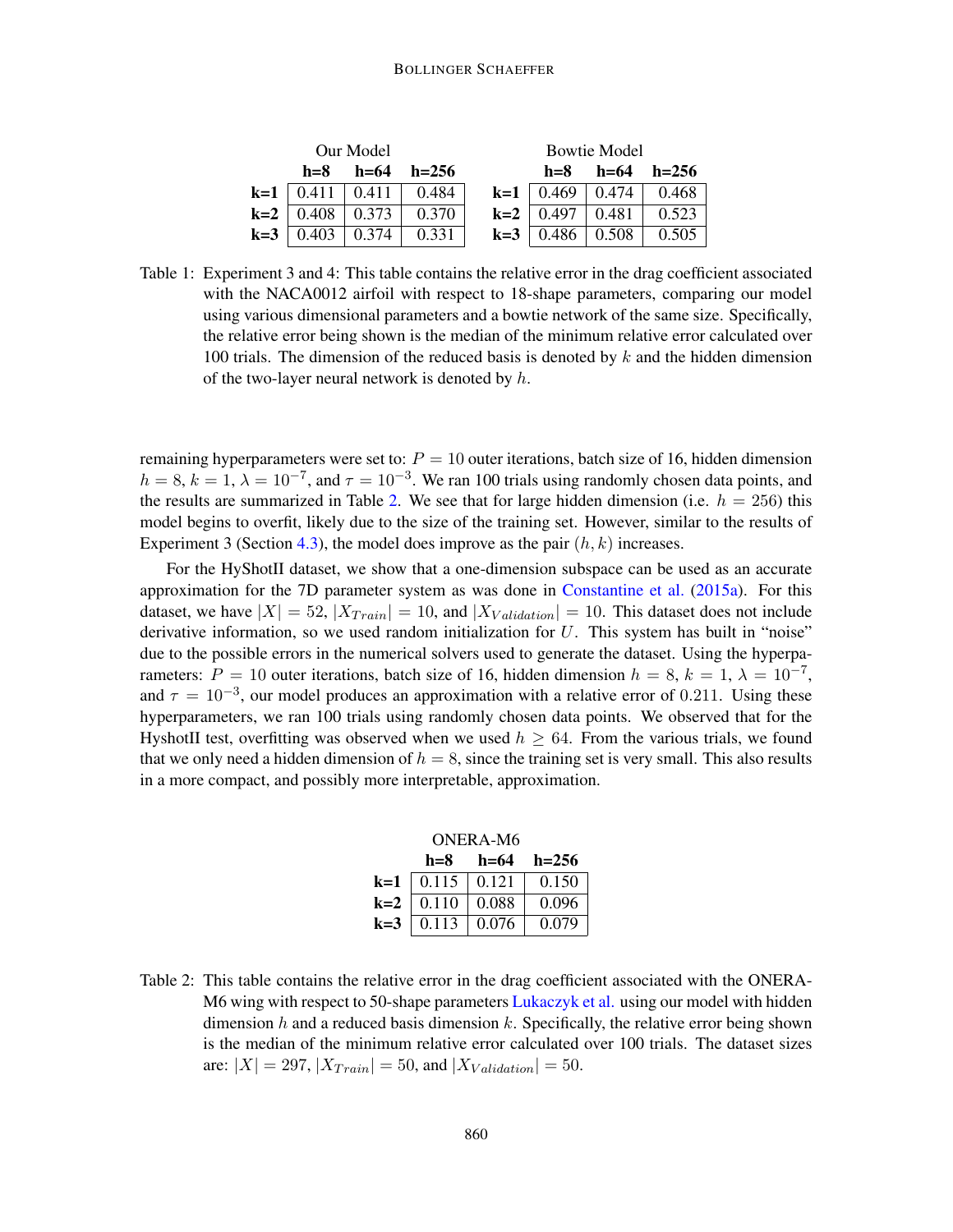# 5. Conclusion

We proposed an approach for constructing reduced order models using shallow neural networks with structured layers. The first fully connected layer is constrained to lie on the Grassmann manifold in order to map the input data onto a low dimensional subspace. Experimental results on the NACA0012 airfoil show that this constrained layer produces more robust results than a fully connected layer with the same dimensions. When gradient-information is available, the method is initialized using the active subspace method, which outperforms the standard initializers. In addition, it was shown that training the reduced basis jointly with the neural network produces smaller error than using a pre-trained, fixed basis. The method is applied to model reduction of nonlinear dynamical systems and aerospace engineering problems. In several examples, even though the number of samples is relatively small, our method is able to produce meaningful and (relatively) accurate surrogate models. Since the initial layer can dramatically decreases the dimension of the input space, this approach is easy to train and has smaller complexity than a neural network in the ambient dimension. This is beneficial in applications where the model must be queried many times. In addition, the mixture of a shallow and low-complexity neural network with the added constrained layers leads to more interpretable models than a standard neural network.

### Acknowledgments

The authors would like to acknowledge the support of AFOSR, FA9550-17-1-0125 and the support of NSF CAREER grant #1752116. The authors would like to thank Jeffrey Hokanson for his help.

### **References**

- <span id="page-14-0"></span>Gal Berkooz, Philip Holmes, and John L Lumley. The proper orthogonal decomposition in the analysis of turbulent flows. *Annual review of fluid mechanics*, 25(1):539–575, 1993.
- <span id="page-14-4"></span>Kaushik Bhattacharya, Bamdad Hosseini, Nikola B Kovachki, and Andrew M Stuart. Model reduction and neural networks for parametric pdes. *arXiv preprint arXiv:2005.03180*, 2020.
- <span id="page-14-6"></span>Steven L Brunton, Joshua L Proctor, and J Nathan Kutz. Discovering governing equations from data by sparse identification of nonlinear dynamical systems. *Proceedings of the national academy of sciences*, 113(15):3932–3937, 2016.
- <span id="page-14-5"></span>Charles K. Chui and Hrushikesh N. Mhaskar. Deep nets for local manifold learning. *Frontiers in Applied Mathematics and Statistics*, 4:12, 2018. ISSN 2297-4687. doi: 10.3389/fams.2018.00012. URL <https://www.frontiersin.org/article/10.3389/fams.2018.00012>.
- <span id="page-14-2"></span>Paul G Constantine. *Active subspaces: Emerging ideas for dimension reduction in parameter studies*. SIAM, 2015.
- <span id="page-14-3"></span>Paul G Constantine and Alireza Doostan. Time-dependent global sensitivity analysis with active subspaces for a lithium ion battery model. *Statistical Analysis and Data Mining: The ASA Data Science Journal*, 10(5):243–262, 2017.
- <span id="page-14-1"></span>Paul G. Constantine, Eric Dow, and Qiqi Wang. Active subspace methods in theory and practice: Applications to kriging surfaces. *SIAM Journal on Scientific Computing*, 36(4), Jan 2014. ISSN 1095-7197. doi: 10.1137/130916138. URL <http://dx.doi.org/10.1137/130916138>.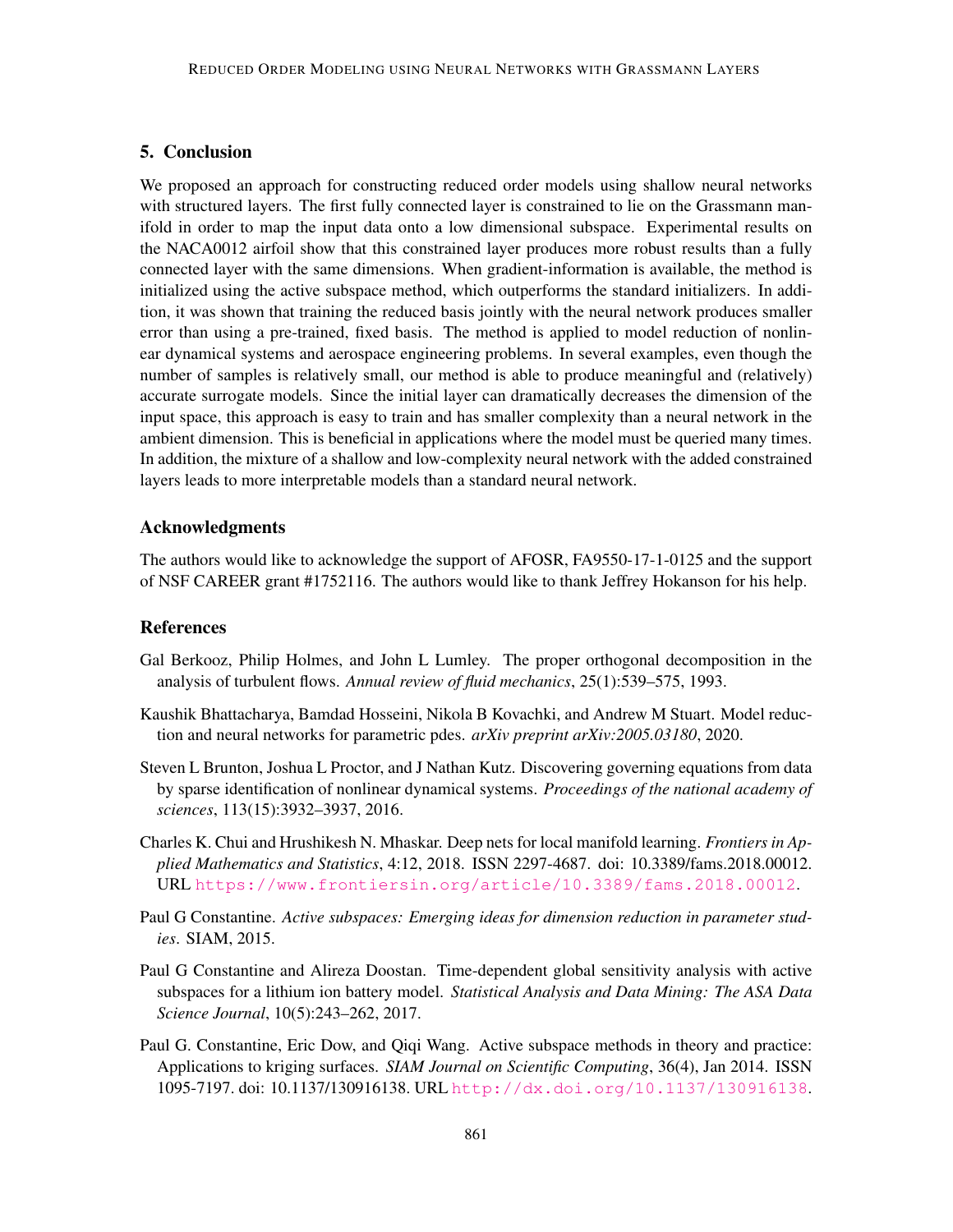- <span id="page-15-2"></span>Paul G Constantine, Michael Emory, Johan Larsson, and Gianluca Iaccarino. Exploiting active subspaces to quantify uncertainty in the numerical simulation of the HyShot ii scramjet. *Journal of Computational Physics*, 302:1–20, 2015a.
- <span id="page-15-4"></span>Paul G Constantine, Carson Kent, and Tan Bui-Thanh. Accelerating markov chain monte carlo with active subspaces. *SIAM Journal on Scientific Computing*, 38(5):A2779–A2805, 2016.
- <span id="page-15-5"></span>Paul G. Constantine, Armin Eftekhari, Jeffrey Hokanson, and Rachel A. Ward. A near-stationary subspace for ridge approximation. *Computer Methods in Applied Mechanics and Engineering*, 326, Nov 2017. ISSN 0045-7825. doi: 10.1016/j.cma.2017.07.038. URL [http://dx.doi.](http://dx.doi.org/10.1016/j.cma.2017.07.038) [org/10.1016/j.cma.2017.07.038](http://dx.doi.org/10.1016/j.cma.2017.07.038).
- <span id="page-15-11"></span>P.G. Constantine, M. Emory, J. Larsson, and G. Iaccarino. Exploiting active subspaces to quantify uncertainty in the numerical simulation of the hyshot ii scramjet. *Journal of Computational Physics*, 302:1 – 20, 2015b. ISSN 0021-9991. doi: https://doi.org/10.1016/j. jcp.2015.09.001. URL [http://www.sciencedirect.com/science/article/pii/](http://www.sciencedirect.com/science/article/pii/S002199911500580X) [S002199911500580X](http://www.sciencedirect.com/science/article/pii/S002199911500580X).
- <span id="page-15-3"></span>Tiangang Cui, James Martin, Youssef M Marzouk, Antti Solonen, and Alessio Spantini. Likelihoodinformed dimension reduction for nonlinear inverse problems. *Inverse Problems*, 30(11):114015, 2014.
- <span id="page-15-0"></span>G. Cybenko. Approximation by superpositions of a sigmoidal function. *Mathematics of Control, Signals and Systems*, 2:303–314, 1989.
- <span id="page-15-8"></span>Thomas Daniel, Fabien Casenave, Nissrine Akkari, and D. Ryckelynck. Model order reduction assisted by deep neural networks (rom-net). *Advanced Modeling and Simulation in Engineering Sciences*, 7, 12 2020. doi: 10.1186/s40323-020-00153-6.
- <span id="page-15-10"></span>Thomas D. Economon, Francisco Palacios, Sean R. Copeland, Trent W. Lukaczyk, and Juan J. Alonso. Su2: An open-source suite for multiphysics simulation and design. *AIAA Journal*, 54(3):828–846, 2016. doi: 10.2514/1.J053813. URL [https://doi.org/10.2514/1.](https://doi.org/10.2514/1.J053813) [J053813](https://doi.org/10.2514/1.J053813).
- <span id="page-15-1"></span>Massimo Fornasier, Karin Schnass, and Jan Vybiral. Learning functions of few arbitrary linear parameters in high dimensions. *Foundations of Computational Mathematics*, 12(2):229–262, 2012.
- <span id="page-15-7"></span>J.S. Hesthaven and S. Ubbiali. Non-intrusive reduced order modeling of nonlinear problems using neural networks. *Journal of Computational Physics*, 363:55–78, 2018. ISSN 0021-9991. doi: https://doi.org/10.1016/j.jcp.2018.02.037. URL [https://www.sciencedirect.](https://www.sciencedirect.com/science/article/pii/S0021999118301190) [com/science/article/pii/S0021999118301190](https://www.sciencedirect.com/science/article/pii/S0021999118301190).
- <span id="page-15-9"></span>G. E. Hinton and R. R. Salakhutdinov. Reducing the dimensionality of data with neural networks. *Science*, 313(5786):504–507, 2006. ISSN 0036-8075. doi: 10.1126/science.1127647. URL <https://science.sciencemag.org/content/313/5786/504>.
- <span id="page-15-6"></span>Jeffrey M. Hokanson and Paul G. Constantine. Data-driven polynomial ridge approximation using variable projection. *SIAM Journal on Scientific Computing*, 40(3), Jan 2018. ISSN 1095-7197. doi: 10.1137/17m1117690. URL <http://dx.doi.org/10.1137/17M1117690>.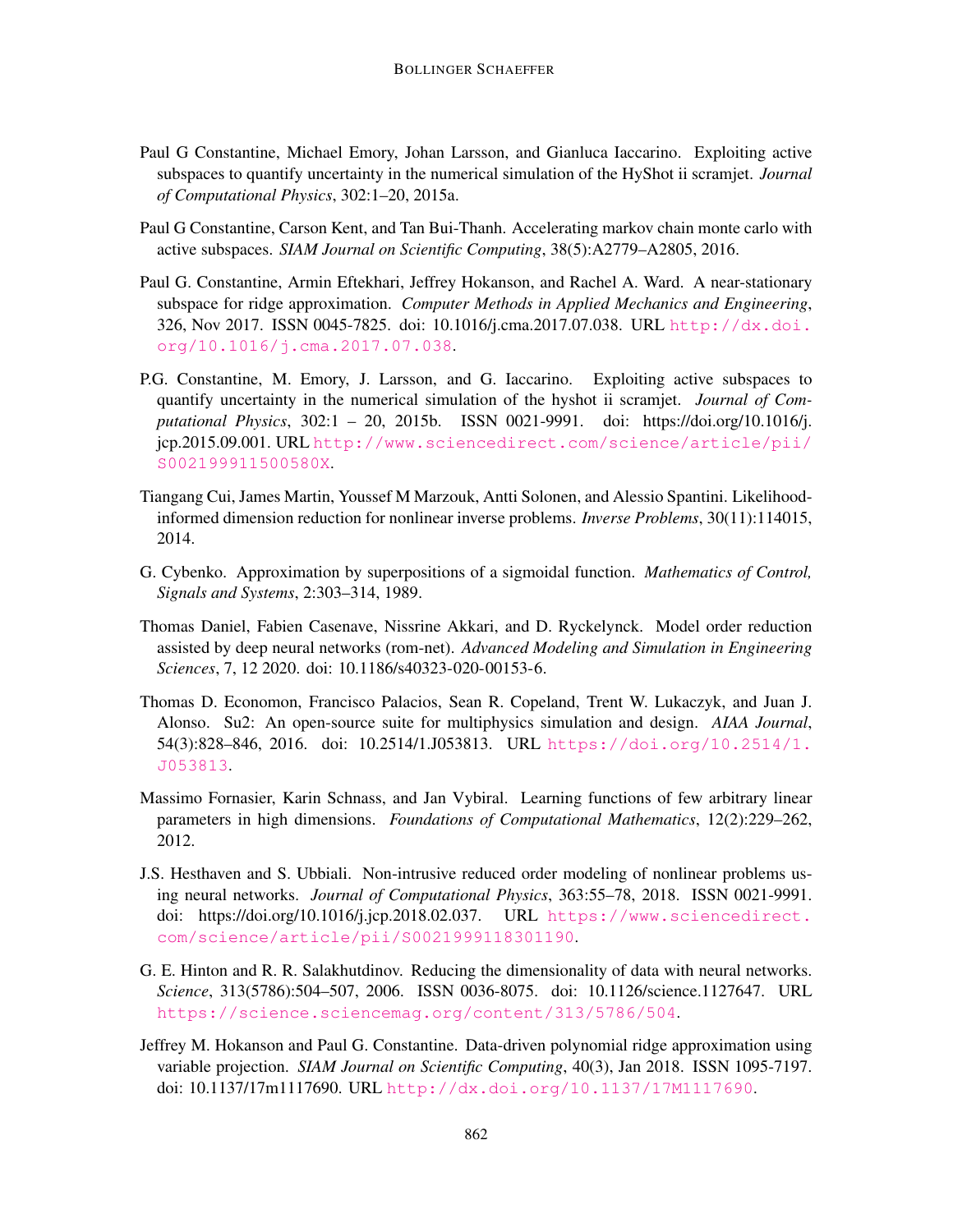- <span id="page-16-0"></span>Philip Holmes, John L Lumley, Gahl Berkooz, and Clarence W Rowley. *Turbulence, coherent structures, dynamical systems and symmetry*. Cambridge university press, 2012.
- <span id="page-16-4"></span>Jennifer L Jefferson, James M Gilbert, Paul G Constantine, and Reed M Maxwell. Active subspaces for sensitivity analysis and dimension reduction of an integrated hydrologic model. *Computers & Geosciences*, 83:127–138, 2015.
- <span id="page-16-5"></span>Jennifer L Jefferson, Reed M Maxwell, and Paul G Constantine. Exploring the sensitivity of photosynthesis and stomatal resistance parameters in a land surface model. *Journal of Hydrometeorology*, 18(3):897–915, 2017.
- <span id="page-16-9"></span>Diederik P Kingma and Jimmy Ba. Adam: A method for stochastic optimization. *arXiv preprint arXiv:1412.6980*, 2014.
- <span id="page-16-6"></span>Remi R Lam, Olivier Zahm, Youssef M Marzouk, and Karen E Willcox. Multifidelity dimension reduction via active subspaces. *SIAM Journal on Scientific Computing*, 42(2):A929–A956, 2020.
- <span id="page-16-1"></span>Ker-Chau Li. Sliced inverse regression for dimension reduction. *Journal of the American Statistical Association*, 86(414):316–327, 1991.
- <span id="page-16-7"></span>Hugo F. S. Lui and William R. Wolf. Construction of reduced-order models for fluid flows using deep feedforward neural networks. *Journal of Fluid Mechanics*, 872:963–994, Jun 2019. ISSN 1469-7645. doi: 10.1017/jfm.2019.358. URL [http://dx.doi.org/10.1017/jfm.](http://dx.doi.org/10.1017/jfm.2019.358) [2019.358](http://dx.doi.org/10.1017/jfm.2019.358).
- <span id="page-16-12"></span>Trent W. Lukaczyk, Paul Constantine, Francisco Palacios, and Juan J. Alonso. *Active Subspaces for Shape Optimization*. doi: 10.2514/6.2014-1171. URL [https://arc.aiaa.org/doi/](https://arc.aiaa.org/doi/abs/10.2514/6.2014-1171) [abs/10.2514/6.2014-1171](https://arc.aiaa.org/doi/abs/10.2514/6.2014-1171).
- <span id="page-16-3"></span>Trent W Lukaczyk, Paul Constantine, Francisco Palacios, and Juan J Alonso. Active subspaces for shape optimization. In *10th AIAA multidisciplinary design optimization conference*, page 1171, 2014.
- <span id="page-16-8"></span>Thomas O'Leary-Roseberry, Umberto Villa, Peng Chen, and Omar Ghattas. Derivative-informed projected neural networks for high-dimensional parametric maps governed by pdes, 2020.
- <span id="page-16-11"></span>Fabian Pedregosa, Gael Varoquaux, Alexandre Gramfort, Vincent Michel, Bertrand Thirion, Olivier ¨ Grisel, Mathieu Blondel, Peter Prettenhofer, Ron Weiss, Vincent Dubourg, Jake Vanderplas, Alexandre Passos, David Cournapeau, Matthieu Brucher, Matthieu Perrot, and Edouard Duch- ´ esnay. Scikit-learn: Machine learning in python. *Journal of Machine Learning Research*, 12(85): 2825–2830, 2011. URL <http://jmlr.org/papers/v12/pedregosa11a.html>.
- <span id="page-16-2"></span>Benjamin Peherstorfer and Karen Willcox. Data-driven operator inference for nonintrusive projection-based model reduction. *Computer Methods in Applied Mechanics and Engineering*, 306:196–215, 2016.
- <span id="page-16-10"></span>Maziar Raissi, Paris Perdikaris, and George Em Karniadakis. Multistep neural networks for datadriven discovery of nonlinear dynamical systems. *arXiv preprint arXiv:1801.01236*, 2018.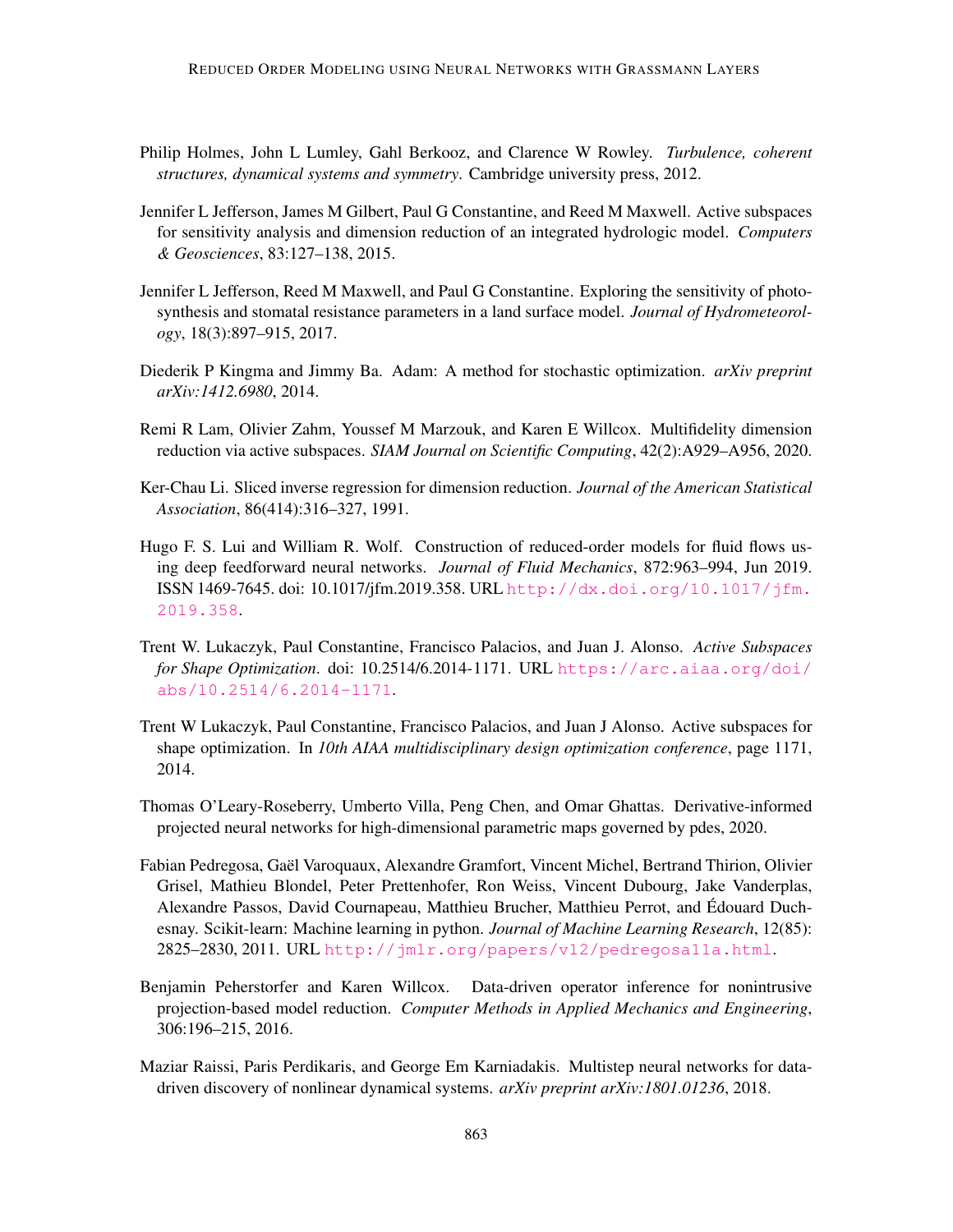- <span id="page-17-13"></span>Carl Edward Rasmussen and Christopher K. I. Williams. *Gaussian Processes for Machine Learning (Adaptive Computation and Machine Learning)*. The MIT Press, 2005. ISBN 026218253X.
- <span id="page-17-4"></span>Sujith Ravi. Projectionnet: Learning efficient on-device deep networks using neural projections, 2017.
- <span id="page-17-1"></span>Clarence W Rowley, Igor Mezic, Shervin Bagheri, Philipp Schlatter, and Dans Henningson. Spectral ´ analysis of nonlinear flows. *Journal of fluid mechanics*, 641(1):115–127, 2009.
- <span id="page-17-8"></span>Samuel H Rudy, Steven L Brunton, Joshua L Proctor, and J Nathan Kutz. Data-driven discovery of partial differential equations. *Science Advances*, 3(4):e1602614, 2017.
- <span id="page-17-3"></span>Trent Michael Russi. *Uncertainty quantification with experimental data and complex system models*. PhD thesis, UC Berkeley, 2010.
- <span id="page-17-0"></span>Andrea Saltelli, Marco Ratto, Terry Andres, Francesca Campolongo, Jessica Cariboni, Debora Gatelli, Michaela Saisana, and Stefano Tarantola. *Global sensitivity analysis: the primer*. John Wiley & Sons, 2008.
- <span id="page-17-7"></span>Hayden Schaeffer. Learning partial differential equations via data discovery and sparse optimization. *Proceedings of the Royal Society A: Mathematical, Physical and Engineering Sciences*, 473 (2197):20160446, 2017.
- <span id="page-17-11"></span>Hayden Schaeffer, Giang Tran, and Rachel Ward. Extracting sparse high-dimensional dynamics from limited data. *SIAM Journal on Applied Mathematics*, 78(6):3279–3295, 2018.
- <span id="page-17-12"></span>Hayden Schaeffer, Giang Tran, Rachel Ward, and Linan Zhang. Extracting structured dynamical systems using sparse optimization with very few samples. *Multiscale Modeling & Simulation*, 18 (4):1435–1461, 2020.
- <span id="page-17-2"></span>Peter J Schmid. Dynamic mode decomposition of numerical and experimental data. *Journal of fluid mechanics*, 656:5–28, 2010.
- <span id="page-17-5"></span>Uri Shaham, Alexander Cloninger, and Ronald R. Coifman. Provable approximation properties for deep neural networks. *Applied and Computational Harmonic Analysis*, 44(3):537– 557, 2018. ISSN 1063-5203. doi: https://doi.org/10.1016/j.acha.2016.04.003. URL [https:](https://www.sciencedirect.com/science/article/pii/S1063520316300033) [//www.sciencedirect.com/science/article/pii/S1063520316300033](https://www.sciencedirect.com/science/article/pii/S1063520316300033).
- <span id="page-17-10"></span>Yifan Sun, Linan Zhang, and Hayden Schaeffer. Neupde: Neural network based ordinary and partial differential equations for modeling time-dependent data. In *Mathematical and Scientific Machine Learning*, pages 352–372. PMLR, 2020.
- <span id="page-17-6"></span>James Townsend, Niklas Koep, and Sebastian Weichwald. Pymanopt: A python toolbox for optimization on manifolds using automatic differentiation. *Journal of Machine Learning Research*, 17(137):1–5, 2016. URL <http://jmlr.org/papers/v17/16-177.html>.
- <span id="page-17-9"></span>Kailiang Wu and Dongbin Xiu. Numerical aspects for approximating governing equations using data. *Journal of Computational Physics*, 384:200–221, 2019.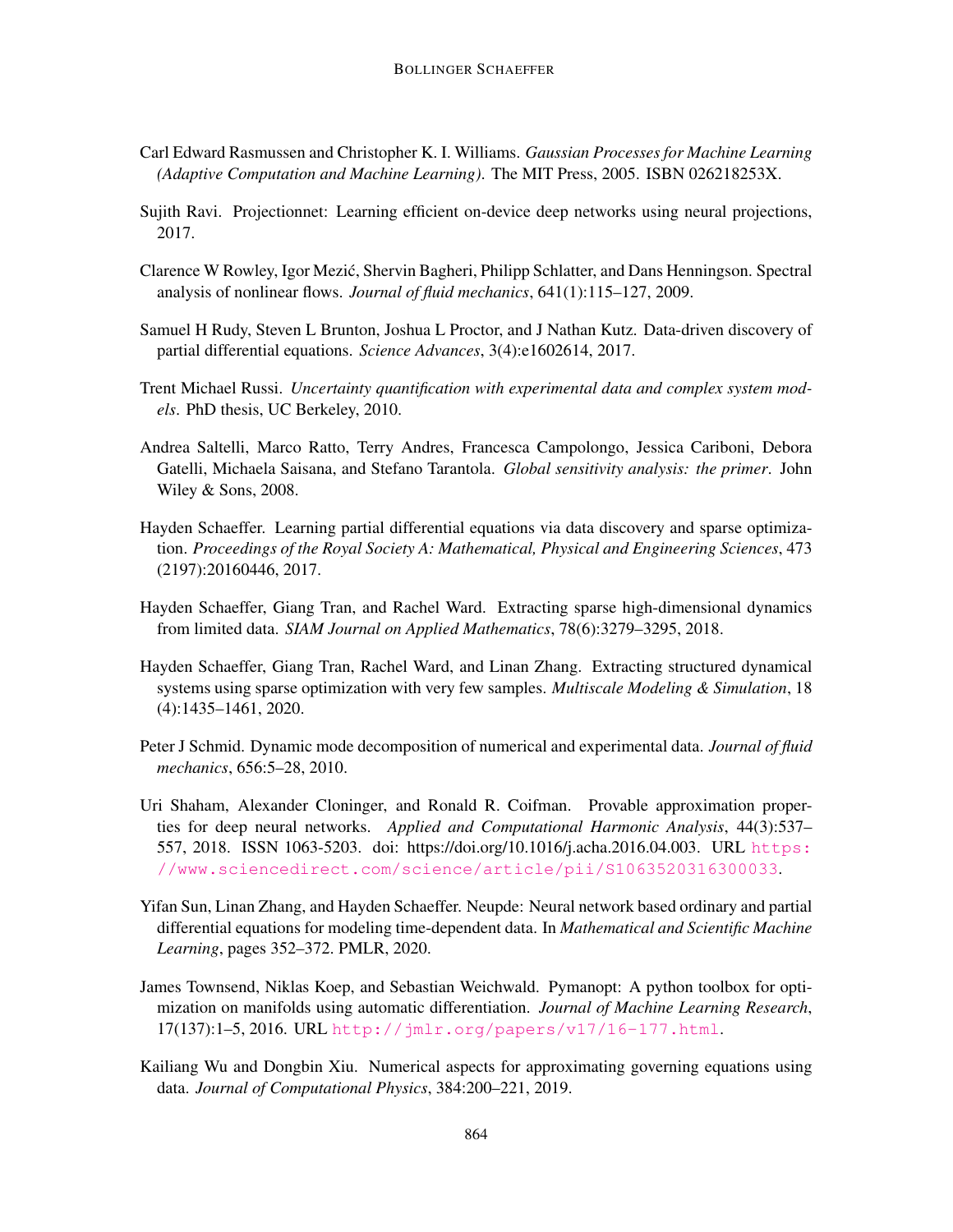- <span id="page-18-0"></span>Dmitry Yarotsky. Error bounds for approximations with deep relu networks. *Neural Networks*, 94:103 – 114, 2017. ISSN 0893-6080. doi: https://doi.org/10.1016/j.neunet. 2017.07.002. URL [http://www.sciencedirect.com/science/article/pii/](http://www.sciencedirect.com/science/article/pii/S0893608017301545) [S0893608017301545](http://www.sciencedirect.com/science/article/pii/S0893608017301545).
- <span id="page-18-1"></span>W. Zhu, Q. Qiu, J. Huang, R. Calderbank, G. Sapiro, and I. Daubechies. Ldmnet: Low dimensional manifold regularized neural networks. In *2018 IEEE/CVF Conference on Computer Vision and Pattern Recognition*, pages 2743–2751, June 2018. doi: 10.1109/CVPR.2018.00290.

# Appendix A. Proofs

#### <span id="page-18-2"></span>A.1. Lemma [1](#page-4-0)

Proof The proof generalizes the scalar case, see Lemma 2.2 from [Constantine et al.](#page-14-1) [\(2014\)](#page-14-1). For completeness, we prove it here.

For any  $i \in [n]$ , each component of f can be written as:

$$
f_i(x) = f_i(WW^T x) = f_i(W_1 W_1^T x + W_2 W_2^T x) = f_i(W_1 y + W_2 z),
$$

and so by the chain rule we have

$$
\nabla_y f_i(x) = \nabla_y f_i(W_1 y + W_2 z) = W_1^T \nabla_x f_i(W_1 y + W_2 z) = W_1^T \nabla_x f_i(x).
$$

It follows that  $D_yf(x)^T = W_1^T D_x f(x)^T$ , and similarly  $D_z f(x)^T = W_2^T D_x f(x)^T$ . Therefore,

$$
\sum_{i=1}^{n} \mathbb{E} [\nabla_y(f_i)^T \nabla_y(f_i)] = \mathbb{E} [\text{tr } D_y(f)^T D_y(f)]
$$
  
\n
$$
= \mathbb{E} [\text{tr } W_1^T D_x(f)^T D_x(f) W_1]
$$
  
\n
$$
= \text{tr } W_1^T \mathbb{E} [D_x(f)^T D_x(f)] W_1
$$
  
\n
$$
= \text{tr } W_1^T C W_1
$$
  
\n
$$
= \text{tr } \Lambda_1
$$
  
\n
$$
= \lambda_1 + \dots + \lambda_k
$$

The same argument can be applied to the  $z$  case.

# <span id="page-18-3"></span>A.2. Theorem [2](#page-5-1)

Proof The proof generalizes Theorem 3.1 from [Constantine et al.](#page-14-1) [\(2014\)](#page-14-1), using our result in Lemma [1.](#page-4-0) For completeness, we prove it here.

П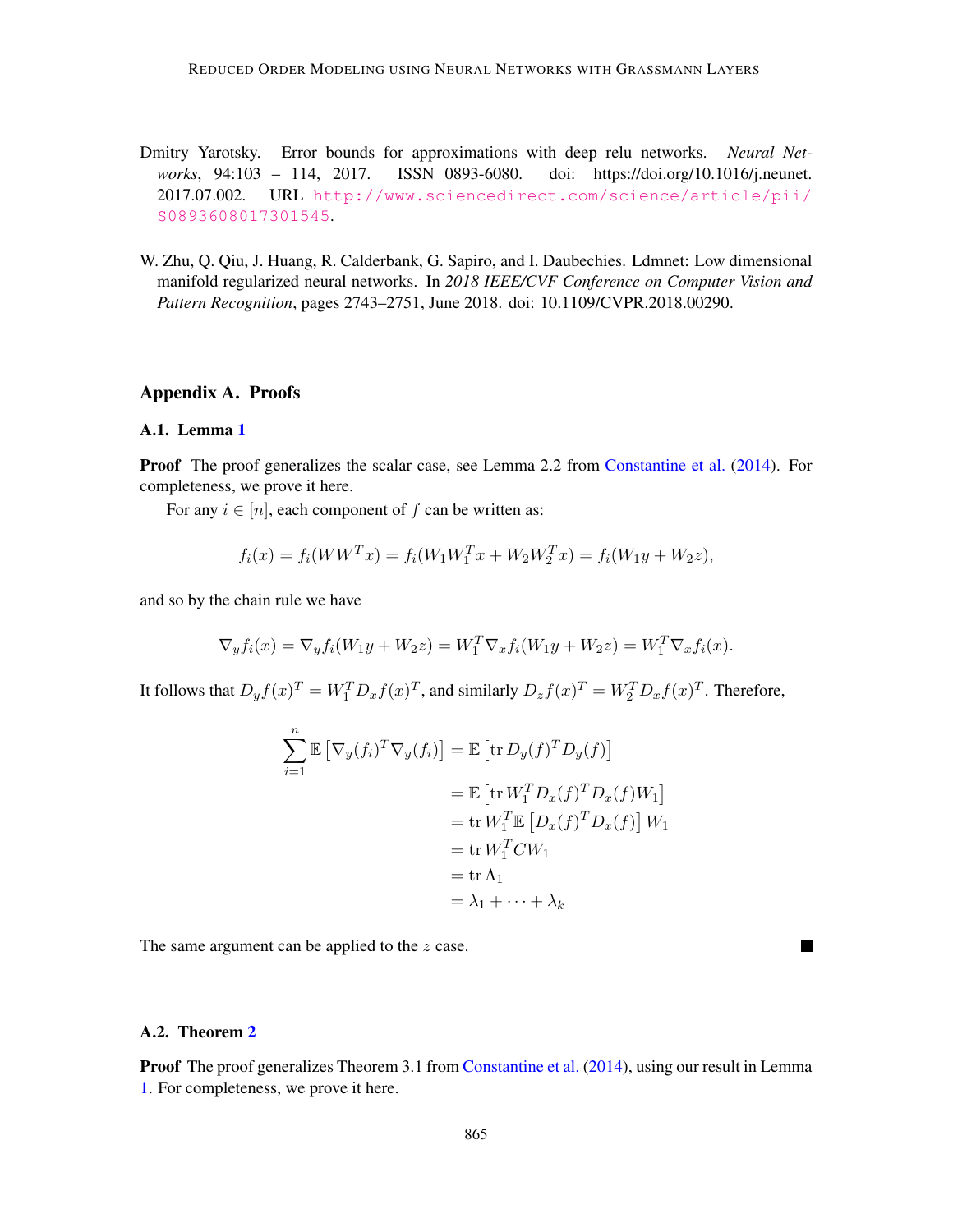Note that by Equation [\(3\)](#page-4-1), we have that the conditional expectation is zero, i.e.  $\mathbb{E}\left[f_i-g_i\circ W_1^T|y\right]=$ 0 for each  $i \in [n]$ . Therefore, the mean-squared error is controlled by:

$$
\mathbb{E}\left[\left\|f-g\circ W_{1}^{T}\right\|_{2}^{2}\right]=\mathbb{E}\left[\mathbb{E}\left[\left\|f-g\circ W_{1}^{T}\right\|_{2}^{2}|y\right]\right]
$$
(6)

<span id="page-19-0"></span>
$$
\leq c \mathbb{E}\left[\sum_{i=1}^{n} \mathbb{E}\left[\|\nabla_{z} f_{i}\|_{2}^{2} |y\right]\right]
$$
\n
$$
\left[\frac{n}{\sum_{i=1}^{n} \mathbb{E}\left[\|\nabla_{z} f_{i}\|_{2}^{2} |y\right]\right]
$$
\n(7)

<span id="page-19-2"></span>
$$
= c \mathbb{E}\left[\sum_{i=1}^{n} \mathbb{E}\left[\nabla_{z} f_{i}^{T} \nabla_{z} f_{i} | y\right]\right]
$$

$$
= c \sum_{i=1}^{n} \mathbb{E}\left[\nabla_{z} f_{i}^{T} \nabla_{z} f_{i}\right]
$$
(8)

<span id="page-19-3"></span><span id="page-19-1"></span>
$$
= c\left(\lambda_{k+1} + \dots + \lambda_m\right) \tag{9}
$$

where [\(6\)](#page-19-0) and [\(8\)](#page-19-1) are by the tower property of conditional expectation, [\(7\)](#page-19-2) is by the Poincaré inequality, and [\(9\)](#page-19-3) follows from Lemma [1.](#page-4-0)

# A.3. Conditional Expectation and Minimizing Mean-Squared Error

<span id="page-19-4"></span>**Theorem 3** Let  $f(y, z) : \Omega \subseteq \mathbb{R}^m \to \mathbb{R}$  with  $y \in \mathbb{R}^k$ ,  $z \in \mathbb{R}^{m-k}$  be a square integrable function *with respect to a joint density function*  $\pi(y, z)$ *. Then the conditional expectation*  $g(y) := \mathbb{E}[f|y]$ is the minimizer of the mean-squared error associated to f. That is,  $\mathbb{E}[(f-g)^2] \leq \mathbb{E}[(f-h)^2]$ *where*  $h = h(y)$  *is any function of y.* 

Note that the risk defined in  $(2)$  can be rewritten as

<span id="page-19-7"></span>
$$
\min_{g = [g_1, \cdots, g_n]^T} \sum_{i=1}^n \mathbb{E} \left[ (f_i(W_1y + W_2z) - g_i(y))^2) \right]
$$

where  $y, z$  are the rotated coordinates defined is Section [2.1.](#page-3-1) Theorem [3](#page-19-4) then quickly implies that the function  $g = [g_1, \ldots, g_n]^T$  with each  $g_i$  defined by [\(3\)](#page-4-1)–i.e. the conditional expectation of  $f_i$ given  $y$ –is indeed the minimizer of the risk [\(2\)](#page-4-2). We prove Theorem [3](#page-19-4) now.

**Proof** Define the marginal density  $\pi_Y(y)$  and conditional density  $\pi_{Z|Y}(z|y)$  in the usual way. For any function  $h = h(y)$  of y, consider its mean-squared error:

<span id="page-19-6"></span><span id="page-19-5"></span>
$$
\mathbb{E}\left[(f-h)^2\right] = \mathbb{E}\left[(f-g+g-h)^2\right]
$$

$$
= \mathbb{E}\left[(f-g)^2\right] + 2\mathbb{E}\left[(f-g)(g-h)\right] + \mathbb{E}\left[(g-h)^2\right]
$$
(10)

Given the definition of  $g$ , we have that the cross term reduces to zero:

$$
\mathbb{E}[(f-g)(g-h)] = \int \int (f(y,z) - g(y))(g(y) - h(y))\pi(y,z) dz dy
$$
  
= 
$$
\int \left( \int (f(y,z) - g(y))\pi_{Z|Y}(z|y) dz \right) (g(y) - h(y))\pi_Y(y) dy
$$
(11)  
= 0